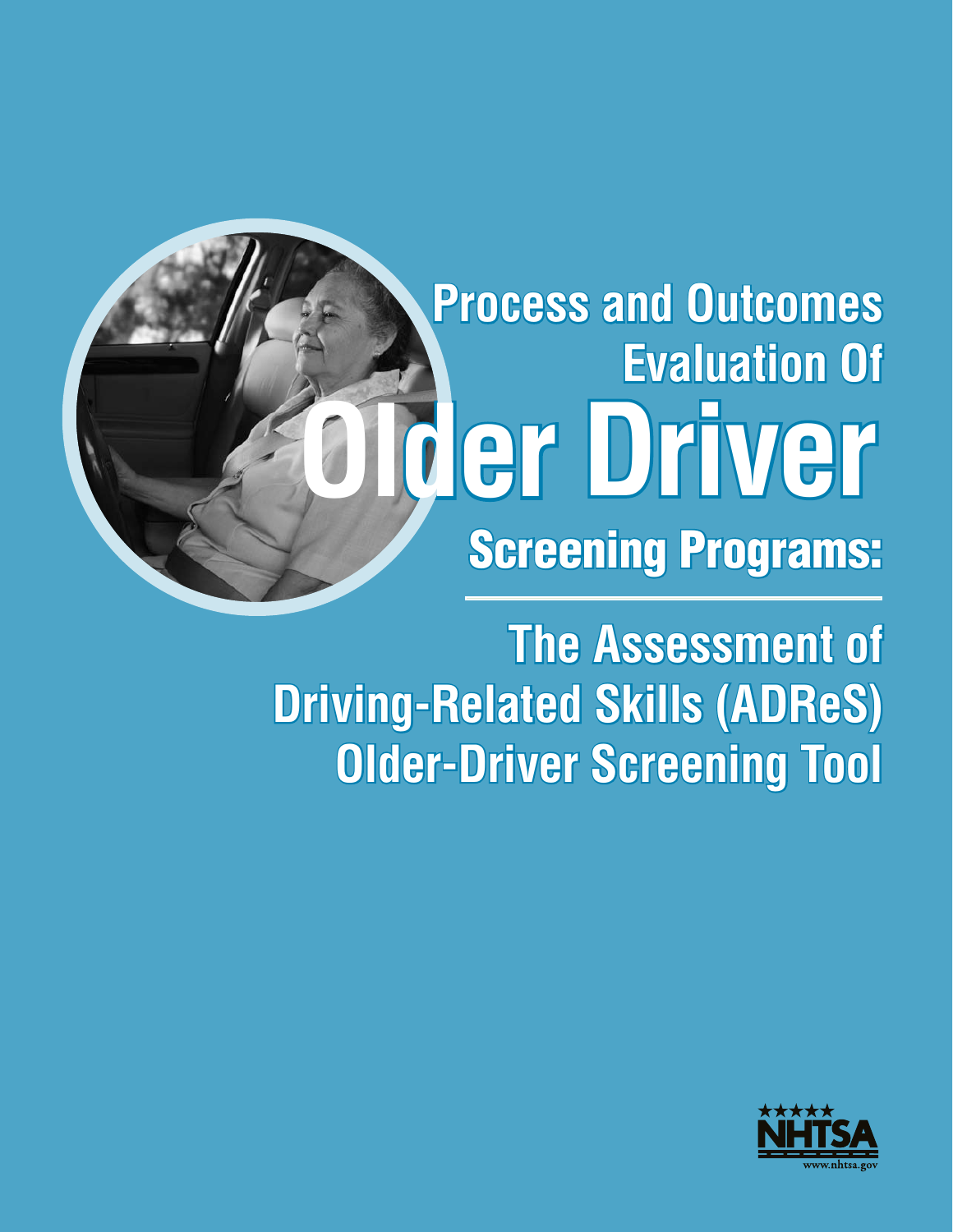# **DISCLAIMER**

This publication is distributed by the U.S. Department of Transportation, National Highway Traffic Safety Administration, in the interest of information exchange. The opinions, findings, and conclusions expressed in this publication are those of the authors and not necessarily those of the Department of Transportation or the National Highway Traffic Safety Administration. The United States Government assumes no liability for its contents or use thereof. If trade names, manufacturers' names, or specific products are mentioned, it is because they are considered essential to the object of the publication and should not be construed as an endorsement. The United States Government does not endorse products or manufacturers.

Portions of this report have been reprinted from: McCarthy, D.P., & Mann, W. C**.**  (2006). Sensitivity and Specificity of the American Medical Association's Assessment of Driving Related Skills (ADReS). *Topics in Geriatric Rehabilitation* 22(2).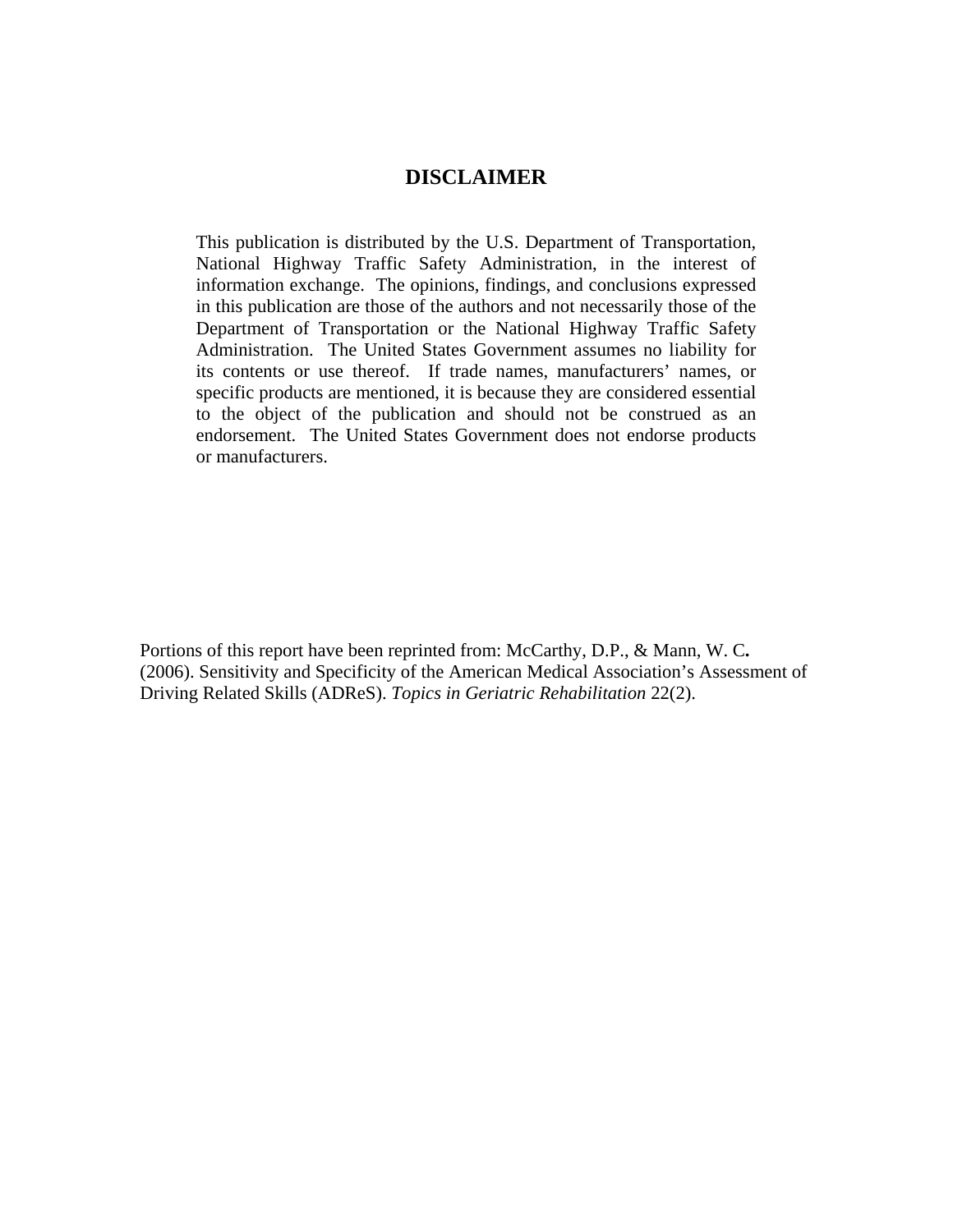# **Technical Report Documentation Page**

| rechnical Report Documentation i                                                                                                                                                                                                                                                                                                                                                                                                                                                                                                                                                                                                                                                                                                                                                                                                                                                                                                                                                                                                                                                                                                                                                                                                                                                                                                                                                                                                                                                                                                                                                                                                                                                                                                                                                                                                                                                                        |                                      |                            |                                                                                       |           |
|---------------------------------------------------------------------------------------------------------------------------------------------------------------------------------------------------------------------------------------------------------------------------------------------------------------------------------------------------------------------------------------------------------------------------------------------------------------------------------------------------------------------------------------------------------------------------------------------------------------------------------------------------------------------------------------------------------------------------------------------------------------------------------------------------------------------------------------------------------------------------------------------------------------------------------------------------------------------------------------------------------------------------------------------------------------------------------------------------------------------------------------------------------------------------------------------------------------------------------------------------------------------------------------------------------------------------------------------------------------------------------------------------------------------------------------------------------------------------------------------------------------------------------------------------------------------------------------------------------------------------------------------------------------------------------------------------------------------------------------------------------------------------------------------------------------------------------------------------------------------------------------------------------|--------------------------------------|----------------------------|---------------------------------------------------------------------------------------|-----------|
| 1. Report No.                                                                                                                                                                                                                                                                                                                                                                                                                                                                                                                                                                                                                                                                                                                                                                                                                                                                                                                                                                                                                                                                                                                                                                                                                                                                                                                                                                                                                                                                                                                                                                                                                                                                                                                                                                                                                                                                                           | 2. Government Accession No.          |                            | 3. Recipient's Catalog No.                                                            |           |
| DOT HS 811-113                                                                                                                                                                                                                                                                                                                                                                                                                                                                                                                                                                                                                                                                                                                                                                                                                                                                                                                                                                                                                                                                                                                                                                                                                                                                                                                                                                                                                                                                                                                                                                                                                                                                                                                                                                                                                                                                                          |                                      |                            |                                                                                       |           |
| 4. Title and Subtitle                                                                                                                                                                                                                                                                                                                                                                                                                                                                                                                                                                                                                                                                                                                                                                                                                                                                                                                                                                                                                                                                                                                                                                                                                                                                                                                                                                                                                                                                                                                                                                                                                                                                                                                                                                                                                                                                                   |                                      |                            | 5. Report Date                                                                        |           |
| Process and Outcomes Evaluation of Older Driver Screening Programs:                                                                                                                                                                                                                                                                                                                                                                                                                                                                                                                                                                                                                                                                                                                                                                                                                                                                                                                                                                                                                                                                                                                                                                                                                                                                                                                                                                                                                                                                                                                                                                                                                                                                                                                                                                                                                                     |                                      |                            | May 2009                                                                              |           |
| The Assessment of Driving-Related Skills (ADReS) Older-Driver Screening Tool                                                                                                                                                                                                                                                                                                                                                                                                                                                                                                                                                                                                                                                                                                                                                                                                                                                                                                                                                                                                                                                                                                                                                                                                                                                                                                                                                                                                                                                                                                                                                                                                                                                                                                                                                                                                                            |                                      |                            | 6. Performing Organization Code                                                       |           |
| 7. Author(s)                                                                                                                                                                                                                                                                                                                                                                                                                                                                                                                                                                                                                                                                                                                                                                                                                                                                                                                                                                                                                                                                                                                                                                                                                                                                                                                                                                                                                                                                                                                                                                                                                                                                                                                                                                                                                                                                                            |                                      |                            | 8. Performing Organization Report No.                                                 |           |
| Dennis P. McCarthy, Ph.D., OTR/L,                                                                                                                                                                                                                                                                                                                                                                                                                                                                                                                                                                                                                                                                                                                                                                                                                                                                                                                                                                                                                                                                                                                                                                                                                                                                                                                                                                                                                                                                                                                                                                                                                                                                                                                                                                                                                                                                       |                                      |                            |                                                                                       |           |
| William C. Mann, Ph.D., OTR Desiree Lanford, M.O.T., CDRS                                                                                                                                                                                                                                                                                                                                                                                                                                                                                                                                                                                                                                                                                                                                                                                                                                                                                                                                                                                                                                                                                                                                                                                                                                                                                                                                                                                                                                                                                                                                                                                                                                                                                                                                                                                                                                               |                                      |                            |                                                                                       |           |
| 9. Performing Organization Name and Address                                                                                                                                                                                                                                                                                                                                                                                                                                                                                                                                                                                                                                                                                                                                                                                                                                                                                                                                                                                                                                                                                                                                                                                                                                                                                                                                                                                                                                                                                                                                                                                                                                                                                                                                                                                                                                                             |                                      |                            | 10. Work Unit No. (TRAIS)                                                             |           |
| University of Florida                                                                                                                                                                                                                                                                                                                                                                                                                                                                                                                                                                                                                                                                                                                                                                                                                                                                                                                                                                                                                                                                                                                                                                                                                                                                                                                                                                                                                                                                                                                                                                                                                                                                                                                                                                                                                                                                                   |                                      |                            |                                                                                       |           |
| College of Public Health and Health Professions Department of Occupational Therapy<br>National Older Driver Research and Training Center                                                                                                                                                                                                                                                                                                                                                                                                                                                                                                                                                                                                                                                                                                                                                                                                                                                                                                                                                                                                                                                                                                                                                                                                                                                                                                                                                                                                                                                                                                                                                                                                                                                                                                                                                                |                                      |                            |                                                                                       |           |
| P.O. Box 100164                                                                                                                                                                                                                                                                                                                                                                                                                                                                                                                                                                                                                                                                                                                                                                                                                                                                                                                                                                                                                                                                                                                                                                                                                                                                                                                                                                                                                                                                                                                                                                                                                                                                                                                                                                                                                                                                                         |                                      |                            | 11. Contract or Grant No.                                                             |           |
| Gainesville, Florida 32610-0164                                                                                                                                                                                                                                                                                                                                                                                                                                                                                                                                                                                                                                                                                                                                                                                                                                                                                                                                                                                                                                                                                                                                                                                                                                                                                                                                                                                                                                                                                                                                                                                                                                                                                                                                                                                                                                                                         |                                      |                            | DTNH22-04-H-05201                                                                     |           |
| 12. Sponsoring Agency Name and Address                                                                                                                                                                                                                                                                                                                                                                                                                                                                                                                                                                                                                                                                                                                                                                                                                                                                                                                                                                                                                                                                                                                                                                                                                                                                                                                                                                                                                                                                                                                                                                                                                                                                                                                                                                                                                                                                  |                                      |                            | 13. Type of Report and Period Covered                                                 |           |
| Department of Transportation<br>National Highway Traffic Safety Administration                                                                                                                                                                                                                                                                                                                                                                                                                                                                                                                                                                                                                                                                                                                                                                                                                                                                                                                                                                                                                                                                                                                                                                                                                                                                                                                                                                                                                                                                                                                                                                                                                                                                                                                                                                                                                          |                                      |                            | <b>Final Report</b>                                                                   |           |
| 1200 New Jersey Avenue, SE                                                                                                                                                                                                                                                                                                                                                                                                                                                                                                                                                                                                                                                                                                                                                                                                                                                                                                                                                                                                                                                                                                                                                                                                                                                                                                                                                                                                                                                                                                                                                                                                                                                                                                                                                                                                                                                                              |                                      |                            | 14. Sponsoring Agency Code                                                            |           |
| Washington, DC 20590                                                                                                                                                                                                                                                                                                                                                                                                                                                                                                                                                                                                                                                                                                                                                                                                                                                                                                                                                                                                                                                                                                                                                                                                                                                                                                                                                                                                                                                                                                                                                                                                                                                                                                                                                                                                                                                                                    |                                      |                            |                                                                                       |           |
| 15. Supplementary Notes                                                                                                                                                                                                                                                                                                                                                                                                                                                                                                                                                                                                                                                                                                                                                                                                                                                                                                                                                                                                                                                                                                                                                                                                                                                                                                                                                                                                                                                                                                                                                                                                                                                                                                                                                                                                                                                                                 |                                      |                            |                                                                                       |           |
| Ms. Essie Wagner was the Contracting Officer's Technical Representative for this project.                                                                                                                                                                                                                                                                                                                                                                                                                                                                                                                                                                                                                                                                                                                                                                                                                                                                                                                                                                                                                                                                                                                                                                                                                                                                                                                                                                                                                                                                                                                                                                                                                                                                                                                                                                                                               |                                      |                            |                                                                                       |           |
| Physicians are one resource for identification of older drivers who may be at risk for decreased safe driving ability. However,<br>physicians have not had the tools to make decisions about the safe driving ability of their patients. With this in mind, the American<br>Medical Association (AMA), with support from the National Highway Traffic Safety Administration, published the Physician's<br>Guide to Assessing and Counseling Older Drivers to provide physicians with background information and screening tools (the<br>Assessment of Driving-Related Skills (ADReS)) for dealing with older driver issues among their patients. This study examines the<br>effectiveness of the ADReS in identifying older drivers who may or may not be at an increased risk for unsafe driving by<br>comparing on-road performance of participants with ADReS results. Tests of vision, cognition, and physical function were<br>administered to older drivers. Researchers monitored a behind-the-wheel (BTW) test that included a range of roadway conditions.<br>The prevalence of unsafe drivers, based upon the results of the global rating of the BTW, was 24.6 percent. Analyses of the<br>sensitivity of the ADReS identified 100 percent of those participants who were found to be unsafe drivers. Analyses of the<br>specificity of the ADReS suggested that 32.6 percent of this sample was identified as requiring an intervention yet passed the on-<br>road test. Although the ADReS identified all who failed the BTW, the results of this study suggest that the ADReS may not be an<br>efficient predictor of those who need a driving evaluation. Based on the results of this sample, this tool may need to be revised in<br>order to provide physicians with a more effective screening method. The report contains specific recommendations for changes to<br>the ADReS tool. |                                      |                            |                                                                                       |           |
| 17. Key Words                                                                                                                                                                                                                                                                                                                                                                                                                                                                                                                                                                                                                                                                                                                                                                                                                                                                                                                                                                                                                                                                                                                                                                                                                                                                                                                                                                                                                                                                                                                                                                                                                                                                                                                                                                                                                                                                                           |                                      | 18. Distribution Statement |                                                                                       |           |
| Older drivers, driver screening, ADReS, driver assessment, behind-the-wheel                                                                                                                                                                                                                                                                                                                                                                                                                                                                                                                                                                                                                                                                                                                                                                                                                                                                                                                                                                                                                                                                                                                                                                                                                                                                                                                                                                                                                                                                                                                                                                                                                                                                                                                                                                                                                             |                                      |                            | Copy available from National Technical                                                |           |
| assessment, sensitivity, specificity.                                                                                                                                                                                                                                                                                                                                                                                                                                                                                                                                                                                                                                                                                                                                                                                                                                                                                                                                                                                                                                                                                                                                                                                                                                                                                                                                                                                                                                                                                                                                                                                                                                                                                                                                                                                                                                                                   |                                      |                            | Information Service, Springfield, VA 22160.<br>Also see www.nhtsa.dot.gov for a copy. |           |
| 19 Security Classif. (of this report)                                                                                                                                                                                                                                                                                                                                                                                                                                                                                                                                                                                                                                                                                                                                                                                                                                                                                                                                                                                                                                                                                                                                                                                                                                                                                                                                                                                                                                                                                                                                                                                                                                                                                                                                                                                                                                                                   | 20. Security Classif. (of this page) |                            | 21 No. of Pages                                                                       | 22. Price |
| Unclassified                                                                                                                                                                                                                                                                                                                                                                                                                                                                                                                                                                                                                                                                                                                                                                                                                                                                                                                                                                                                                                                                                                                                                                                                                                                                                                                                                                                                                                                                                                                                                                                                                                                                                                                                                                                                                                                                                            | Unclassified                         |                            | 28                                                                                    |           |

Form DOT F 1700.7 (8/72) **Reproduction of completed page authorized** Reproduction of completed page authorized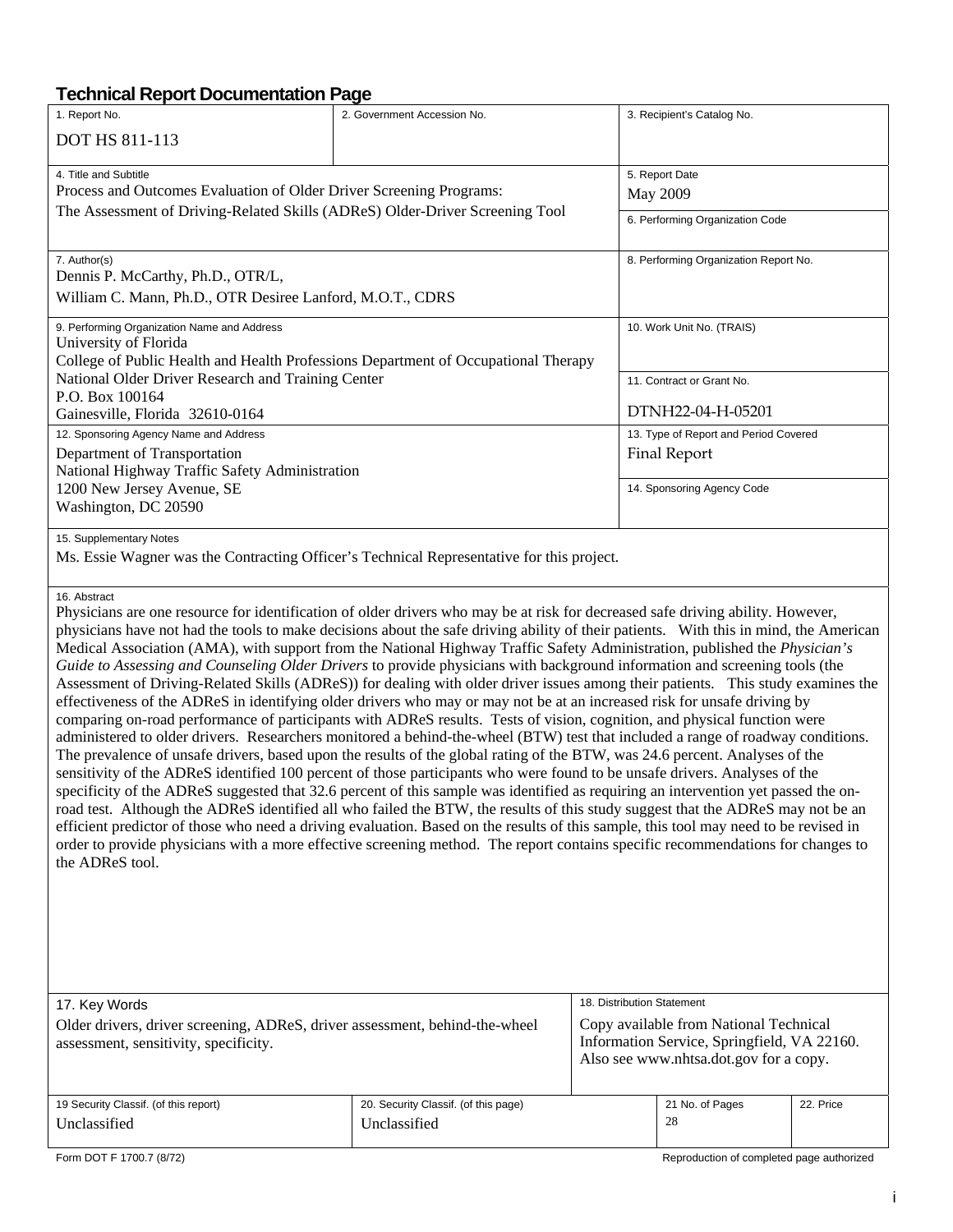#### INTRODUCTION

Due to the lack of acceptable alternatives to the private automobile and the negative consequences associated with driving cessation, many in the field of older driver safety have promoted the concept of enabling older people to drive safely for a longer period of time. One method to accomplish the goal is to identify older people with unacceptably high risk for crashes in order to provide them with opportunities to improve safe driving ability through driver assessment and rehabilitation programs and/or recommend the use of alternative modes of transportation.

Physicians are one resource for identification of older drivers who may be at risk for decreased safe driving ability. However, physicians have not had the tools to make decisions about the safe driving ability of their patients. With this in mind, the American Medical Association (AMA), with support from the National Highway Traffic Safety Administration, published the *Physician's Guide to Assessing and Counseling Older Drivers* <sup>1</sup> to provide physicians with background information and methods for dealing with older driver issues among their patients. The *Physician's Guide* discusses medical conditions and medications that may affect driving ability, and provides a State-by-State listing of State laws and requirements for driving (e.g., minimum visual acuity requirements for licensure). The *Physician's Guide* includes a screening tool, the Assessment of Driving-Related Skills (ADReS), designed to be administered by physicians, in their office, using non-specialized instruments. The ADReS can be administered in 10 to 20 minutes.

The purpose of this study is to examine the effectiveness of the ADReS in the identification of older drivers who may or may not be at an increased risk for unsafe driving*.* To accomplish this goal, the on-road performance of participants was compared to ADReS results.

#### BACKGROUND AND SIGNIFICANCE

A screening tool is generally used to detect the presence or absence of a disease, or rule out or rule in a condition. It has proved difficult to develop a screening tool for older driver safety that is evidence-based, valid, and clinically practical to administer.<sup>2345</sup>

Many older drivers who seek driving evaluations from healthcare professionals do so too late in their driving careers for interventions to be effective.  $6$  Effective methods for screening older drivers may provide a means of earlier referrals for a driving assessment, when interventions may be more useful for prolonging safe driving ability. Perhaps the best person to provide screenings for an older driver may be the physician; and the best place is a stable, consistent environment such as the physician's office.<sup>7</sup>

#### **Physicians and Older Drivers**

 Physicians frequently see patients with newly acquired medical conditions, exacerbation of chronic conditions, or after the onset of medical events. Many of these conditions have the potential to affect safe driving ability. Many people feel that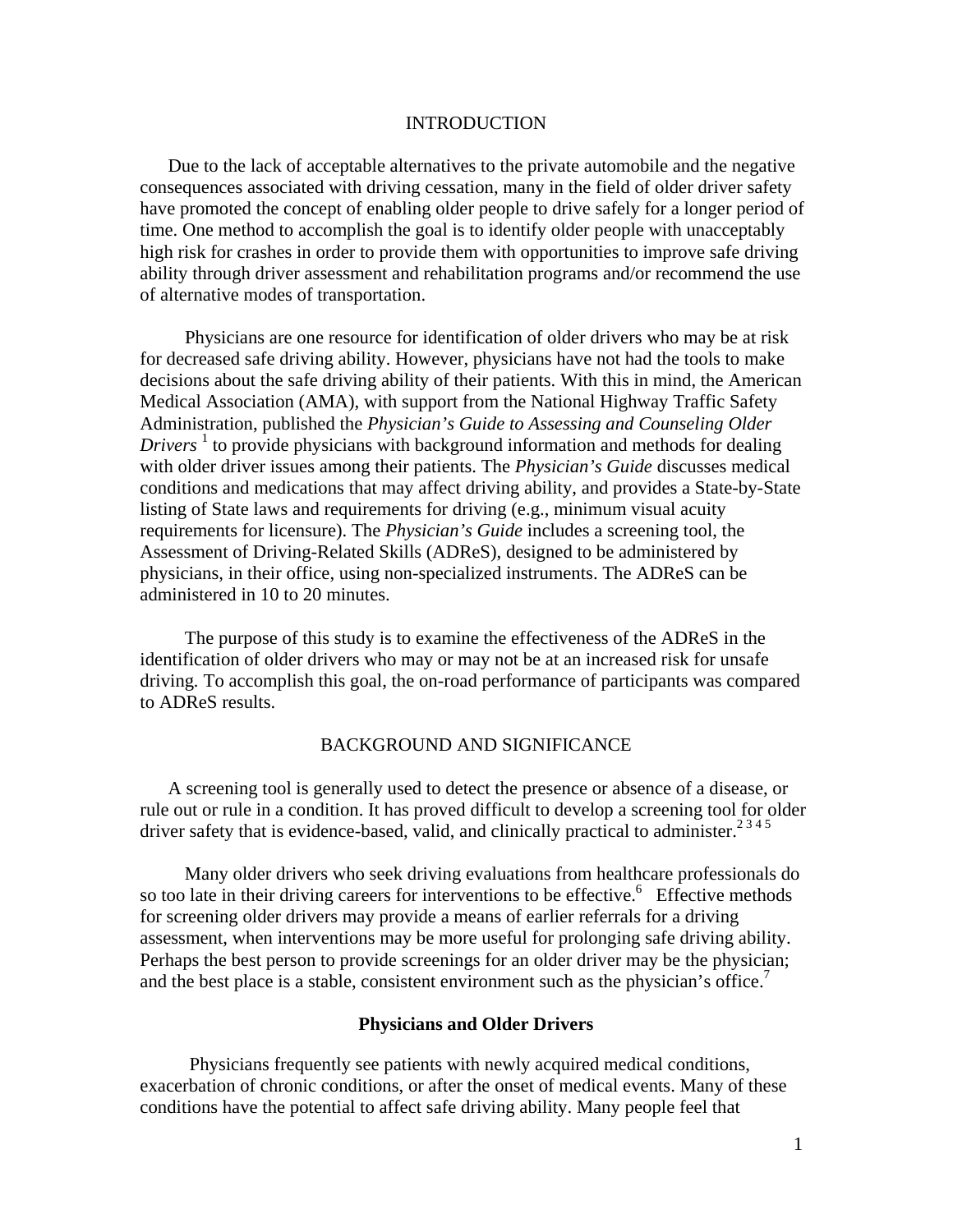physicians should be on the front lines of determining medical fitness to drive. However, the ability of physicians to determine whether or not a patient is safe to drive is likely to be overestimated by many. $^7$ 

In a study by Marshall and Gilbert, $4523$  Canadian physicians were surveyed about evaluation of older drivers. Physicians reported that they were lacking in knowledge with regard to medical conditions and their effect on driving and more than one-third of those surveyed never received specialized training. Other studies have found a lack of formal training, knowledge, assessment tools, and resources among physicians in order to assess fitness to drive.<sup>8910</sup> In a meta-analysis by Molnar<sup>3</sup> to determine guidelines for screening and assessment of older drivers in a medical office, only level III evidence (consensus statements, expert opinions) was found. The author concluded, "There is no evidence based information to help physicians make decisions regarding medical fitness to drive."<sup>3</sup>

How do physicians address driving issues of older people? The Canadian Medical Association published the *Physicians' Guide to Driver Examination*<sup>11</sup> offering physicians practical guidelines to help assess fitness to drive. Now in its sixth edition and renamed *Determining Medical Fitness to Drive*, 12 one criticism of this guide is that it is not specific enough for practical clinical use. $<sup>2</sup>$ </sup>

The AMA *Physician's Guide* is a comprehensive 226-page document that includes information on legal and ethical responsibilities of physicians, State-by-State licensing requirements (including reporting laws, minimal vision requirements, etc.), medications and medical conditions that may affect driving, and a chapter on counseling patients who are no longer safe to drive. Additionally, it describes the role of the driver rehabilitation specialist, should referral be warranted. In contrast to *Determining Medical Fitness to Drive*12 and other physician resources, the *Physician's Guide* provides specific recommendations to guide the physician (2). One of these resources is the *Assessment of Driving Related Skills* (ADReS), a brief screening tool that can be administered in the office and consisting of easy-to-use tests. Physicians are encouraged to administer the ADReS to patients they suspect may be medically at-risk for unsafe driving.

The ADReS lists three "key functions" required for safe driving: vision, motor function, and cognition.<sup>1</sup> This tool represents a first step in guiding physicians in the decision-making process when the physician, and/or their patients and patients' families have concerns. Several of the ADReS tests have been associated with driving outcomes (i.e., crashes, citations, performance) but there is a lack of evidence with regard to the effectiveness of this combination of tests and this approach to older driver safety, thus suggesting that the ADReS battery needs further study prior to adoption or rejection.<sup>2, p.</sup> 366

# **Background: Key Functions and the ADReS**

## **Tests of Vision**

The ADReS uses two tests to determine visual abilities: confrontational field testing and the Snellen chart to determine visual acuity. Confrontational testing has several methods of administration. The ADReS employs quadrant testing in which the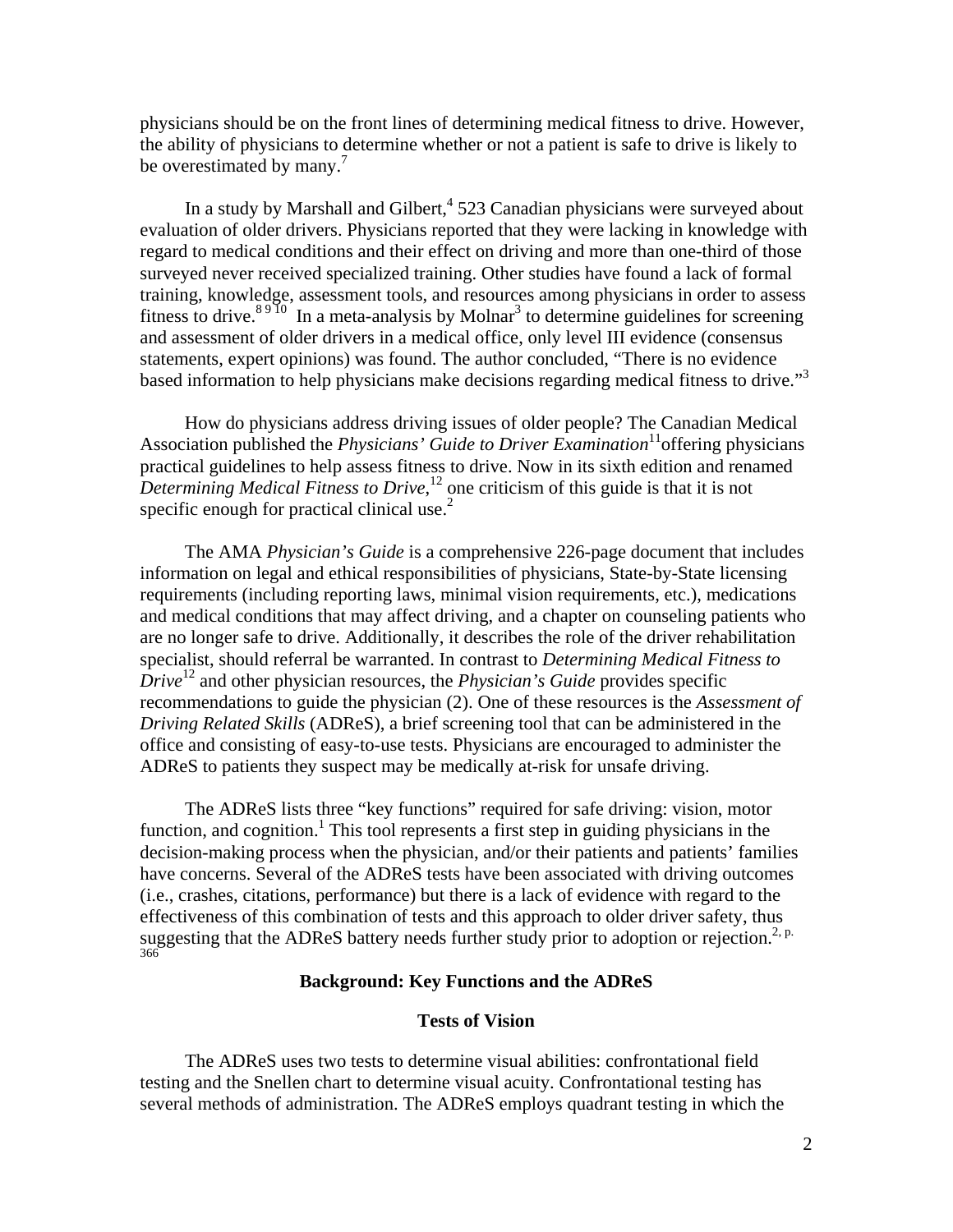examiner and patient both close one eye, fix their gaze on each other's nose, and the patient is asked to identify the number of fingers the administrator is displaying in each of the quadrants of each eye. However, in a study comparing the sensitivity and specificity of seven types of confrontational methods, this style of testing was shown to be the least sensitive (35%) and was described as "inadequate" for detecting visual field deficits. $^{13}$ 

Testing static acuity may have limited value as additional studies have shown that there is limited or no increase in crash risk between those with visual acuity scores of  $20/40$  and  $20/70$ .<sup>1, 14</sup> The ADReS recommends an intervention when visual acuity is worse than 20/40 (corrected) and/or if any field deficits are identified during confrontational testing.

### **Tests of Motor Ability**

To assess motor ability, the ADReS uses three measures: (1) the Rapid Pace Walk, (2) range of motion testing, and (3) the manual muscle test. The Rapid Pace Walk (RPW) is used as an indicator of gross proprioception and lower extremity strength.<sup>1</sup> This is a timed test in which the participant is required to walk a marked-off area of 10 feet, turn around and return to the starting point, using an ambulatory device if need be. The recorded score is the amount of time the participant takes to walk the 20 feet. Studies have shown an association between driving outcomes (e.g., performance, citations, crashes) and increased time to complete the Rapid Pace Walk.<sup>15, 16</sup> Two studies, each using a cut-off score of 7 seconds, found an increased relative crash risk of 1.25 to 2.0 for those participants exceeding the cut-off scores.<sup>16 17</sup> The ADReS recommends an intervention for those with cut-off scores greater than 9 seconds.

For assessing strength and range of motion, the ADReS uses practices similar to those used by American healthcare practitioners. However, the areas tested and method used for scoring ROM is less specific than normal practice as the AMA recognized that the extent to which ROM deficits interact with driving performance is dependent on compensatory techniques and the requirements of operating a particular automobile.<sup>2</sup> While the literature commonly addresses functional abilities in older drivers, there is a lack of evidence regarding the effects of strength and ROM deficits in older drivers on driving outcomes. Studies have, however, found that reduced neck  $ROM<sup>18</sup>$  in conjunction with declines in vision<sup>1920</sup> could cause problems at intersections.<sup>17</sup>

#### **Tests of Cognition**

To screen for cognitive deficits that might affect driving ability, the ADReS employs the Clock Drawing Test and the Trailmaking Test, Part B. The Clock Drawing Tests (CDT) is a simple measure of a range of cognitive functions<sup>21</sup> and has been shown to correlate with measures of cognitive functioning that require memory, attention, and executive skills.<sup>22 23 24</sup> The CDT may also be useful as a screening tool for mild cognitive impairment<sup>25</sup> or dementia.<sup>26 27</sup> The CDT has high correlation with other measures of cognitive functioning and is considered less time consuming than many of these other tests. $25$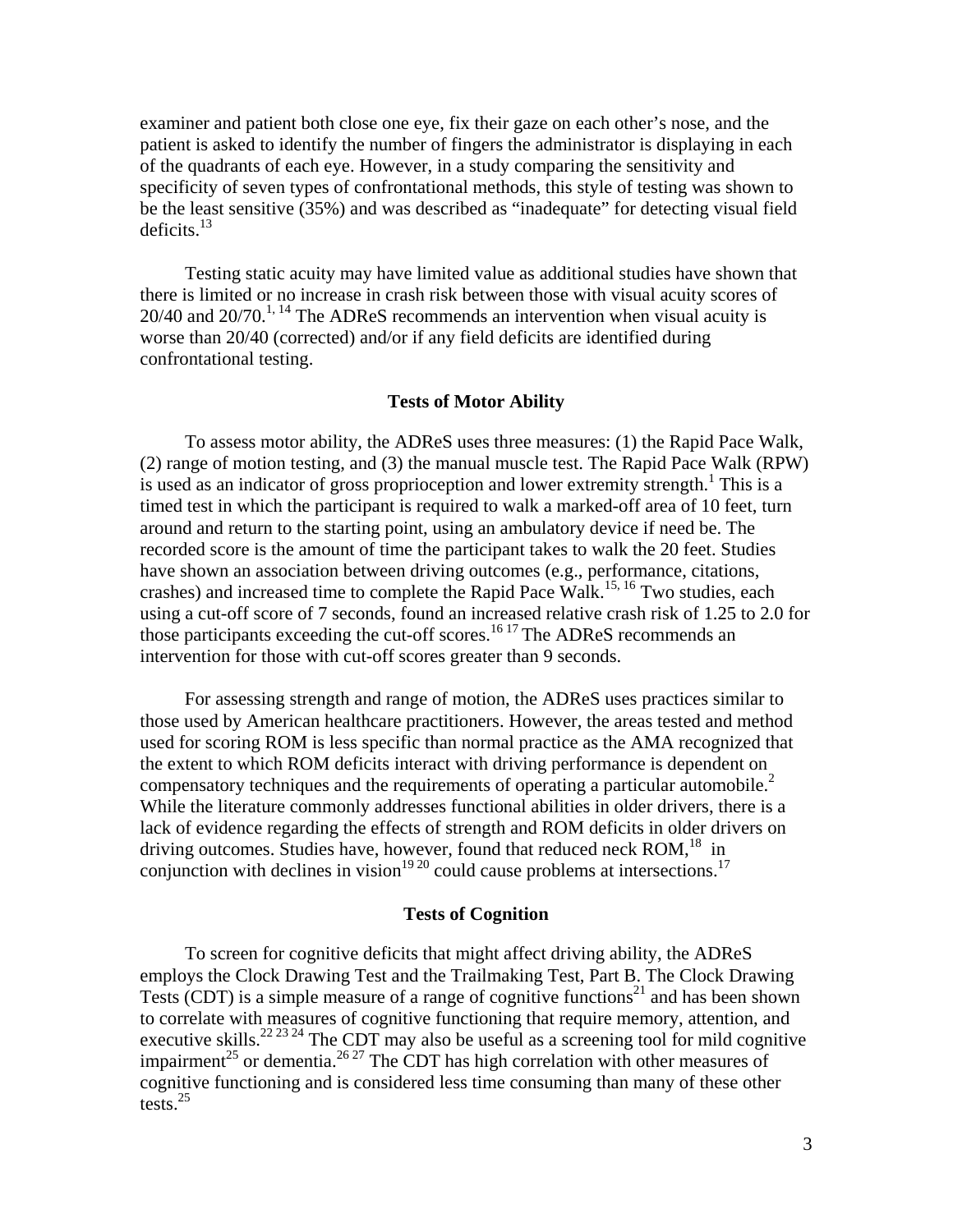In a study of 119 licensed drivers 60 and older,<sup>28</sup> the CDT was found to have a 90 percent accuracy rate for predicting driving outcomes, based on driving errors that occurred in a simulated driving environment. This CDT used a seven-point scale and those who scored less than five points had a higher number of driving errors  $(p<.001)$ . The scoring method for the ADReS differs, however, and uses an eight-point scale, developed by the same authors. Those scoring less than perfect are recommended for an intervention.

The Trailmaking Test, Part B (Trails-B), is an easy-to-administer, timed, penciland-paper task that requires the participant to sequentially connect 12 alternate numbers and letters placed seemingly randomly on the page. This test of general cognitive ability also requires skills related to selective and divided attention, working memory, and visual processing<sup>1</sup> and has been correlated to driving outcomes in several studies.<sup>29 30 31</sup> The ADReS employs a cut-off score of 180 seconds to determine if a person should receive an intervention.

Although older-driver screening and evaluation tools should contain measures of cognition,  $43\overline{233}$  this combination of the CDT and Trails-B has not been evaluated<sup>2</sup> and there is little evidence of the effectiveness of the CDT in predicting driving ability.

The *Physician's Guide* provides scoring criteria for the ADReS, which been shown to have good interrater reliability (.82 to .91) in a pilot study examining agreement among different disciplines.<sup>34</sup> Based on cut-off scores, patients may be appropriate for an intervention, which might include a referral to other disciplines, receive medical intervention, provided with recommendations, or sent to a driving rehabilitation specialist for a comprehensive driving evaluation.

#### **The Behind-the-Wheel Test**

The behind-the-wheel (BTW) test of driving ability has been identified as the most appropriate method to determine driving competence and is the current criterion standard<sup>35 36 37</sup> as it assesses real-world behaviors. It is usually required to determine fitness to drive as current methods of clinical assessment are inadequate to determine all aspects of driving ability.<sup>38</sup> BTWs also have higher face validity, which is important to someone whose license may be at risk.<sup>38</sup> However, BTW performance measurement is often problematic as the scoring tends to be subjective and based on the evaluator's decision versus a quantifiable driving score.<sup>39</sup> It also represents a snapshot in time of performance and may not capture fluctuations in abilities that may occur throughout the day. Additionally, there is no single standard for road test routes and scoring. Whereas some evaluators may use a fixed road course, others may vary the route or just provide testing on the driver's commonly travelled routes. The BTW may be administered by a driver rehabilitation specialist (DRS) who is, most commonly, an occupational therapist, but may be conducted by driving school instructors, who, unlike occupational therapists, typically lack medical training and experience.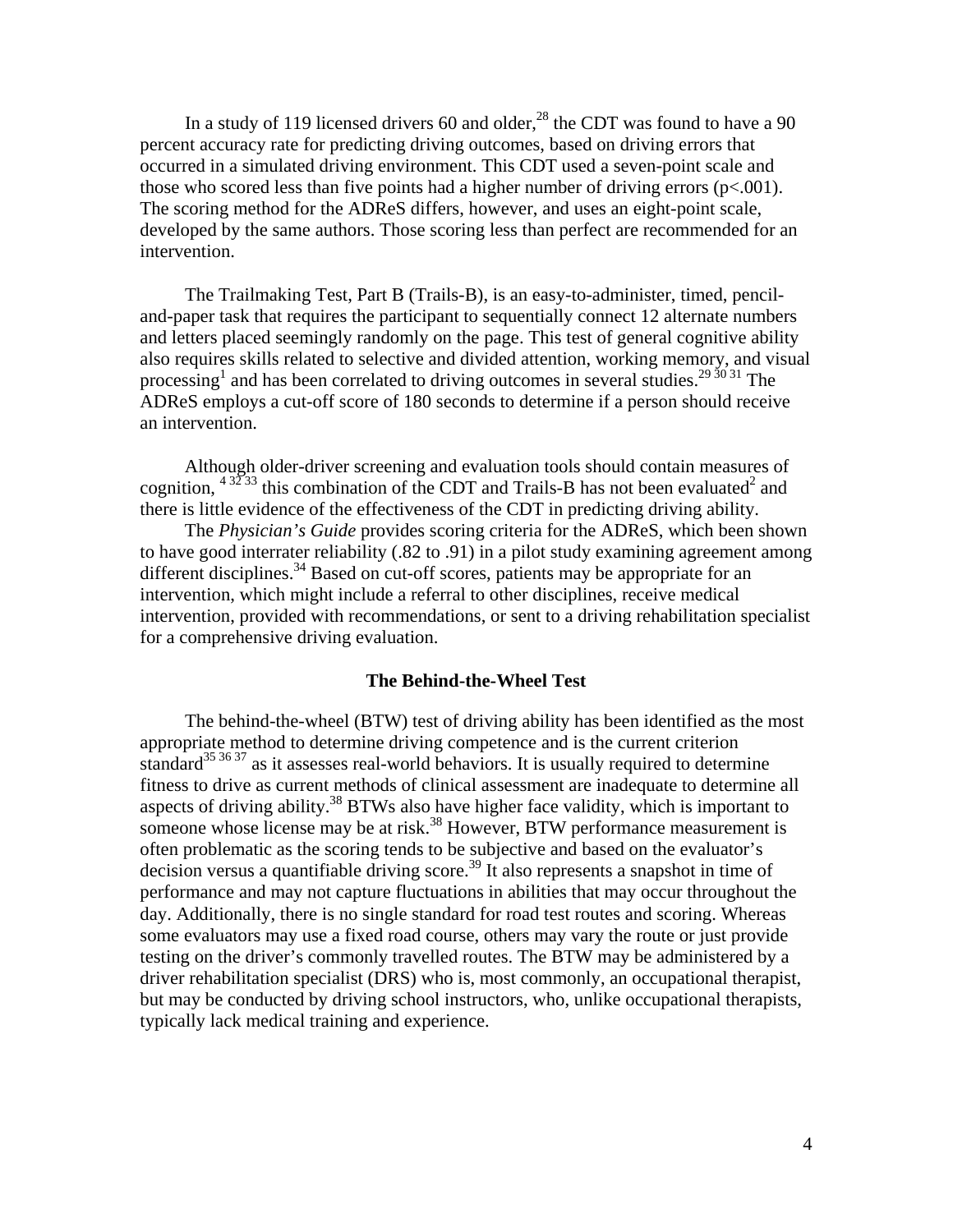#### **METHODS**

Each research subject participated in a telephone interview where demographic, health-related, and other information was obtained; a clinical examination, which included ADReS administration; and an on-road test. The telephone interview was conducted by research staff at the University of Florida's National Older Driver Research and Training Center (NODRTC); the clinical exams and BTW were conducted at NODRTC's older-driver assessment and rehabilitation clinic, *Independence Drive*, by a DRS, a licensed, registered occupational therapist with more than four years experience in the field of driver assessment and rehabilitation.

Participants were recruited from among those seeking services at *Independence Drive* and from an older-person research recruitment pool. Inclusion criteria required that participants be 65 or older, hold a valid driver's license, meet Florida requirements for visual acuity (20/70, better eye) and fields (130° horizontal), and be seizure-free for at least six months prior to participation in the study. Since the ADReS employs the Rapid Pace Walk as one of its sub-tests, those unable to walk were excluded. Telephone consent to participate in the telephone interview was obtained and the participants were scheduled for a telephone interview. Telephone interviews were conducted by University of Florida researchers and staff.

The telephone interview had five components and took approximately 30 to 40 minutes to complete. The telephone interview started with the Telephone Interview for Cognitive Status  $(TICS)$ , <sup>40</sup> which was designed to be an over-the-phone cognitive screen. The TICS is a brief, standardized test of cognitive function developed for use in situations where in-office screening is not efficient.<sup>41</sup> The test was standardized and validated for use with English-speaking adults 60 to 98 years old.<sup>41 42</sup> This test was found to be less affected by ceiling effects when compared to similar tests of cognition.<sup>43</sup> The telephone interview included questions on general demographic information, physical health, and medical conditions. The participant was asked about instrumental activities of daily living<sup>44</sup> and questioned on self-care, locomotion, and the motor section of the Functional Independence Measure (FIM).<sup>45</sup> The telephone interview concluded with the administration of a modified version of the Driving Habits Questionnaire.<sup>46</sup>

A pilot test of ADReS administration among three different types of clinicians (a physician, nurse, and an occupational therapist) found an 82 percent agreement across motor, visual, and cognitive tests, with higher agreement for the vision and cognitive tests (.93 and .95, respectively) than motor tests  $(.80)$ <sup>47</sup>. The DRS administered all components of the ADReS to the participant and scored the results accordingly. The total time required for participation in the clinical exam was between 30 and 60 minutes. Administration of the ADReS followed the recommendations provided in the *Physician's Guide* and included the use of the ADReS score sheet.

## **ADReS Tests of Vision**

The DRS tested participants' acuity using a 10-foot Snellen chart (this format is more likely to be used in a physician's office than the 20-foot chart). The client's acuity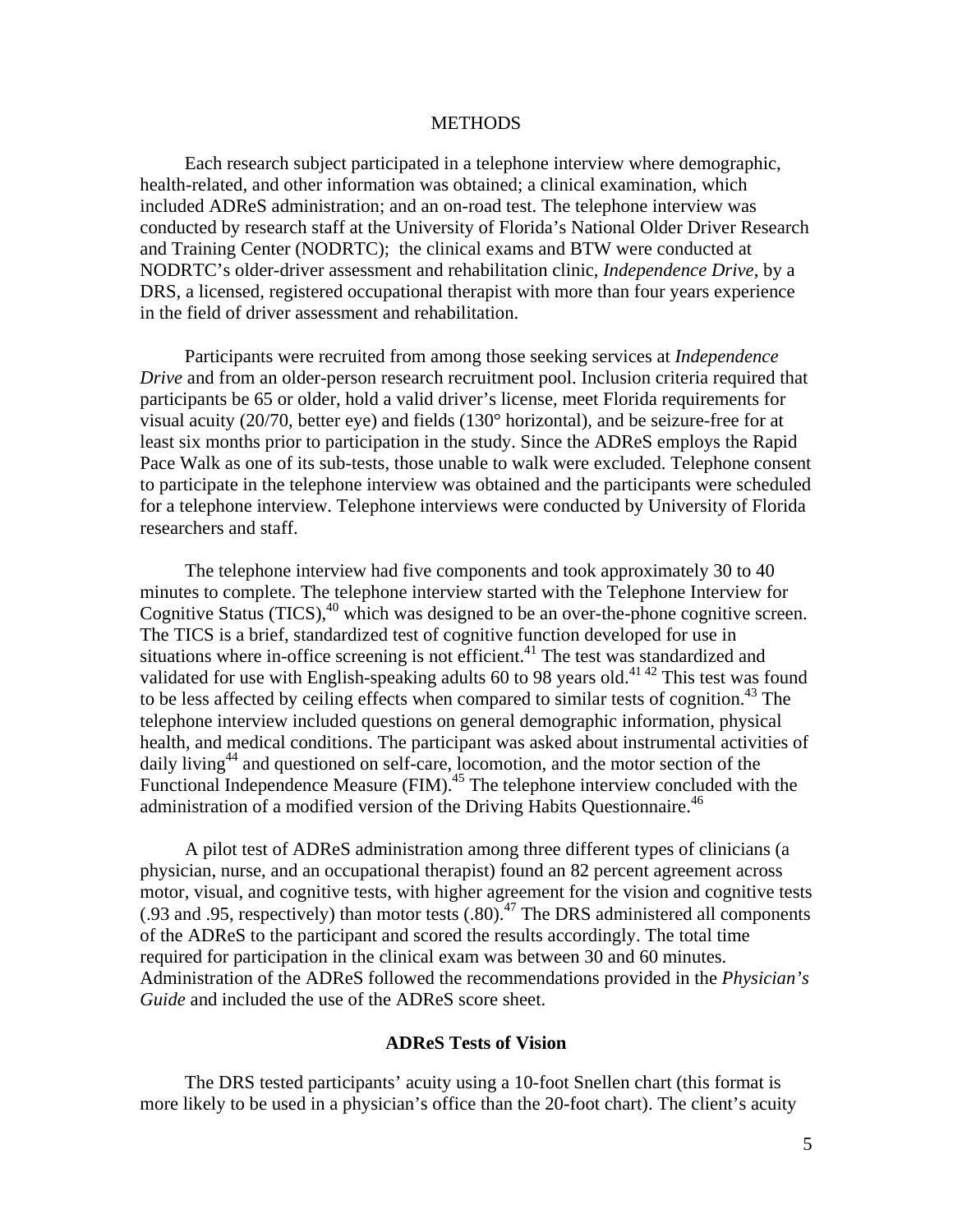score was based on the smallest full row that they read correctly.<sup>1</sup> An intervention is recommended for clients whose visual acuity is worse than 20/40, corrected. Visual fields were tested and rated as "within normal limits" or "not within normal limits" and interventions were recommended for those found to have deficits in one or more quadrants during confrontational testing.

## **Tests of Motor Functioning**

For the ADReS, the Manual Test of Range of Motion (ROM) included these components: neck rotation, finger curl, ankle plantar and dorsiflexion, and a combined measure of shoulder and elbow flexion. Performance for this combined measure was determined by asking the participant to imagine holding a steering wheel and making wide turns to the left and right. The examiner recorded a score of "within normal limits" or "not within normal limits" based on clinical judgment. The *Physician's Guide* acknowledged that the scoring was vague and performance on this test should be considered in conjunction with the performance on other aspects of the ADReS.<sup>1</sup> Within the ADReS scoring system, interventions were recommended if any of the tested body parts are scored "not within normal limits."

In clinical practice, Manual Test of Motor Strength (strength) is used to assess the ability of the participant to perform particular movements with or without resistance provided by the examiner. Training for such tests of strength is standard for medical professionals because it provides an understanding of where to explore for the causes of an individual's functional impairment. There are a total of 20 tests, 10 each on the right and left sides. Strength tests include shoulder flexion, abduction and adduction; wrist flexion and extension; hand strength; hip flexion and extension; and ankle dorsiflexion and plantar-flexion. Each joint tested receives a score ranging from zero (no muscle contraction detected) to 5/5 (normal strength). Interventions are recommended for clients who demonstrate strength less than  $4/5$  in any area tested. If an individual can not, for example, raise his or her arm above shoulder-level, testing is conducted in a "gravityeliminated" position where the individual is lying down, and motor strength is generally rated lower. For this study, scores below 3/5 were rated as greater than or equal to 2/5 due to the inability to test participants in gravity-eliminated positions.

## **Tests of Cognition**

Based on the ADReS system, a test of Trails B was administered. Consistent with the Trails B protocol, the examiner assisted the participant to correctly complete the test by pointing out errors. The total time taken to complete the task was recorded and interventions were recommended for clients requiring more than 180 seconds for task completion.

Following the protocols detailed in the ADReS system, we used a modified version of the Freund Clock Scoring for Driving Competency method<sup>28 48</sup> for the Clock Drawing Test. To do this, we employed eight specific scoring criteria, including having all the numbers inside the clock circle, correct placement of the clock hands based on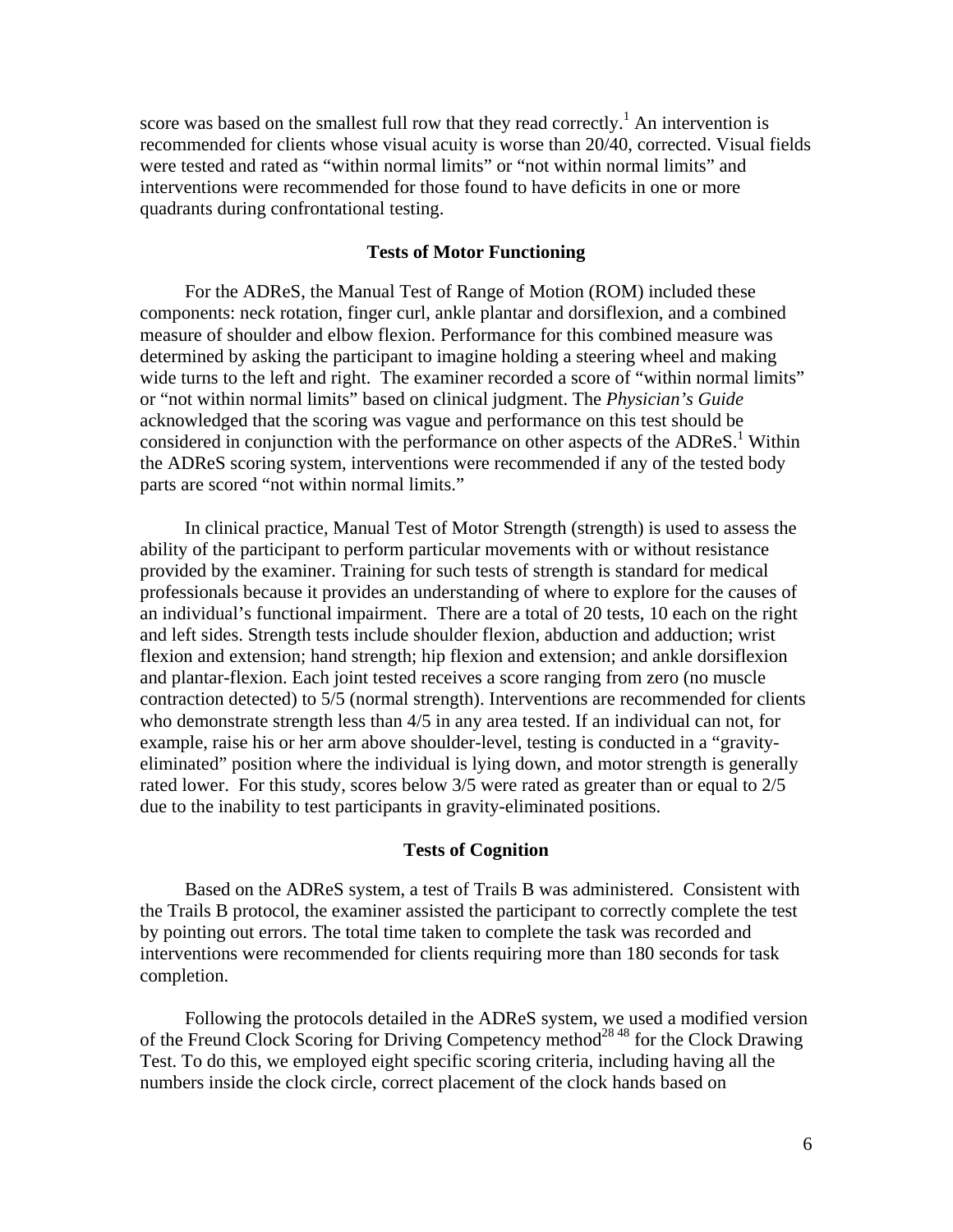instructions, and placing the numbers in correct order. Clients who achieved less than a perfect score were offered intervention.

#### **Outcomes of the ADReS**

Recommendations, based on the outcomes and the constructs of the ADReS, varied for each domain assessed. Results from acuity testing, for example, could lead to the outcomes of continued driving, restricted driving recommended, or referral to a DRS (provided acuity meets minimum requirements) or eye care specialist. Deficits in cognition could lead to more testing, referral to other medical specialist, the identification of the cause and provision of treatment, or referral to a DRS. For the purposes of this study, ADReS outcomes were scored as "no intervention" or "intervention" for each of the seven areas.

#### **Other Clinical Tests**

 Because of the potential for detection of functional impairment that is available in other clinical tests, this study employed Useful Field of View (UFOV®, Visual Awareness, Inc.) tests to supplement the ADReS system. This computer-based test was used to measure visual processing speed, divided attention, and selective attention. Some research has suggested that the categorical score produced by this screening tool may be predictive of motor vehicle crashes of the older population.<sup>49</sup> At-fault crashes, specifically, were shown to be correlated with visual attention deficits as measured by the UFOV.<sup>50</sup> The UFOV also has shown moderate correlation with driving performance.<sup>51</sup>

#### **The Behind-the-Wheel Test**

The Behind-the-Wheel driving assessment was conducted by the DRS on a fixed course, which began in an empty parking lot and progressed with increasing complexity, from residential areas to an interstate, high-speed merge. The design of the road course followed recommendations from attendees of the International Older Driver Consensus Conference<sup>52</sup> and the Canadian Older Driver Consensus Conference. The course included a progression in complexity from simple to moderate to high complexity (e.g., more traffic signals, signs, roadway lanes, pedestrians, other vehicles), concluding after a highspeed merge on the local interstate.<sup>39</sup> Particular attention was given to roadway design elements that have been identified as "problematic" for older drivers.<sup>53</sup> The BTW test was scheduled between mid-morning and mid-afternoon to avoid rush hour and rescheduled if the testing period occurred during weather conditions that the DRS felt could affect the result. The course was designed to include at least three maneuvers in each complexity level. The BTW began with an acclimation period with the assessment vehicle (a 2005 Buick Century), which was equipped with an auxiliary brake, located on the passenger side of the car that could be used by the DRS when necessary. The participants then made simple maneuvers (e.g., parking) to become familiar with the test vehicle and began the road testing. The course required an average of 51.9 minutes ( $SD =$ 7.4) to complete the approximate 15 miles.<sup>39</sup>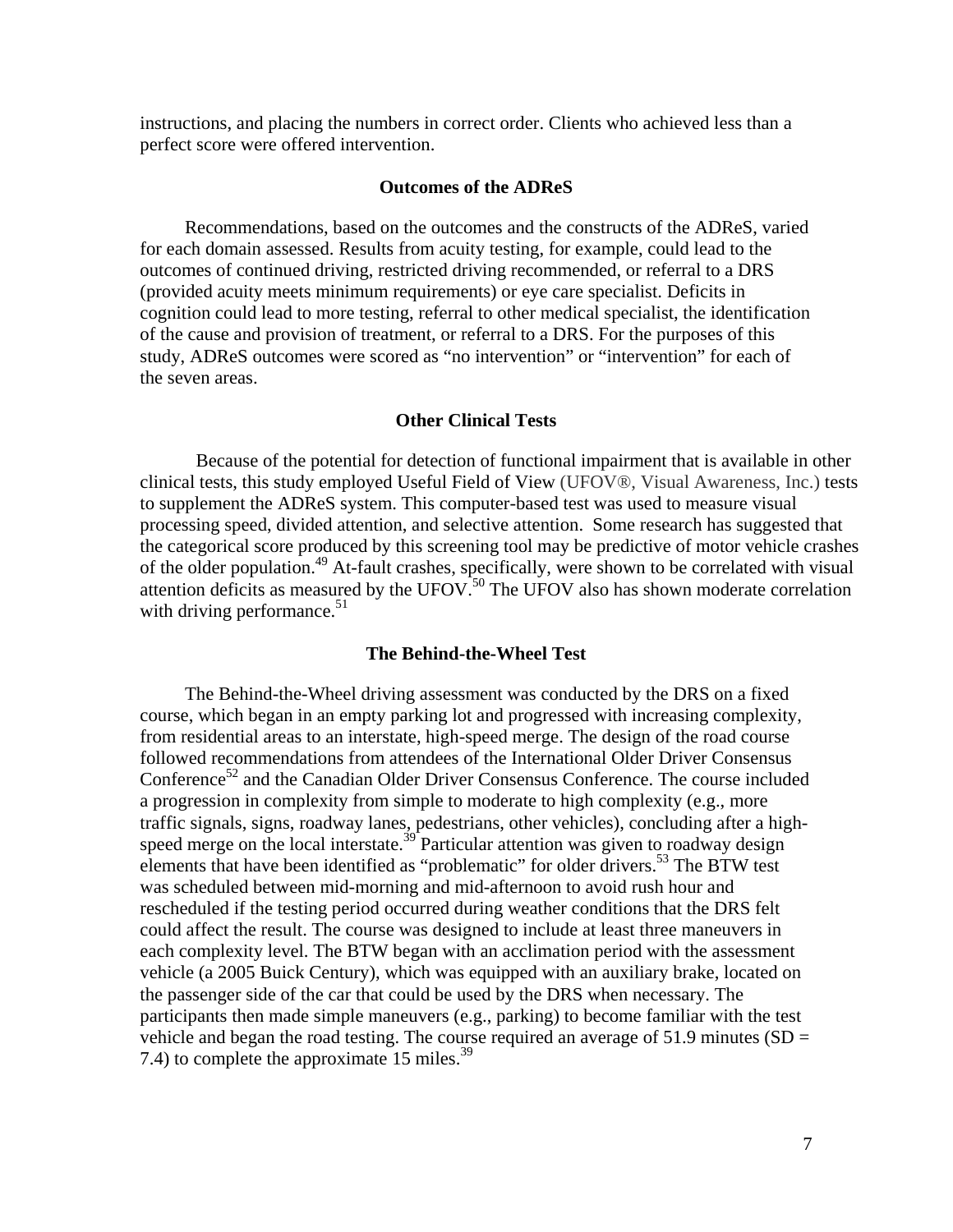After completing the BTW test, the DRS scored the participant's driving ability as: Pass, Pass With Recommendations, Fail But Remediable, and Fail, Not Remediable. Those achieving the highest grade were judged to be safe drivers who followed all the rules of the road and road signs and made no errors.

Drivers in the Pass With Recommendations group were thought to be safe, but might have made errors during the road test with lane maintenance, not coming to complete stops, not using turn signals appropriately, driving too fast or too slow, or/and blocking intersections during a left hand turn. They usually exhibited what the DRS interpreted as poor driving habits that could be changed. Drivers in this group received recommendations geared towards improving their driving. Recommendations included: always come to complete stops, use the turn signal for ALL turns and before a lane change, keep your vehicle within the lines, don't drive with the radio on (to reduce distractions), don't drive on highways or during rush hour, and don't drive at night.

Drivers who received the rating of Fail But Remediable, typically demonstrated poor driving skills that were often due to physical limitations. This group had potential to become safer drivers after training and some might have required use of adaptive driving equipment (e.g., hand controls). Other examples of equipment included supplemental mirrors for drivers who couldn't turn their heads to look for oncoming vehicles. The DRSs determined that some participants in this group had poor driving habits that could have been corrected through behind the wheel training and re-education of the rules of the road and road signs. A few participants in this category were referred to other healthcare professionals for additional care (e.g. a physical therapist to increase overall strength).

 The final group included those who failed the road test and whose performance was thought to be irremediable and unsafe. Generally, they were unaware of their poor driving skills and had poor insight with their well-being. Some in this group had progressive or chronic disorders or diseases that interfered with their ability to drive safely. Training, the use of adaptive equipment or compensatory strategies would not have improved their driving ability. The DRS usually had to intervene (e.g., use the auxiliary brake, take control of the steering wheel) more than once or there was a dangerous incident that occurred during the road test. Participants in this group were reported to the State licensing agency.

 Dangerous incidents resulted in automatic failure of the BTW test. Examples of incidents that were determined, a priori, to be classified as dangerous included: (1) striking another vehicle (parked or moving), person, bicycle or object (tree, mailbox) that leads to vehicle damage or injury; (2) an intervention by the DRS (e.g., braking the car or taking control of the steering) to avoid a potential crash; (3) driving on the left side of the road on a two-way roadway or continuously drifting to the right or especially the left and crossing the double yellow lines; (4) excessive aggressive driving; and (5) inability to operate basic vehicle controls (e.g., steering wheel, accelerator, brakes).

For portions of the analysis, these outcomes were collapsed into two levels: Pass (which included 1 and 2, above) and fail (which included 3 and 4, above).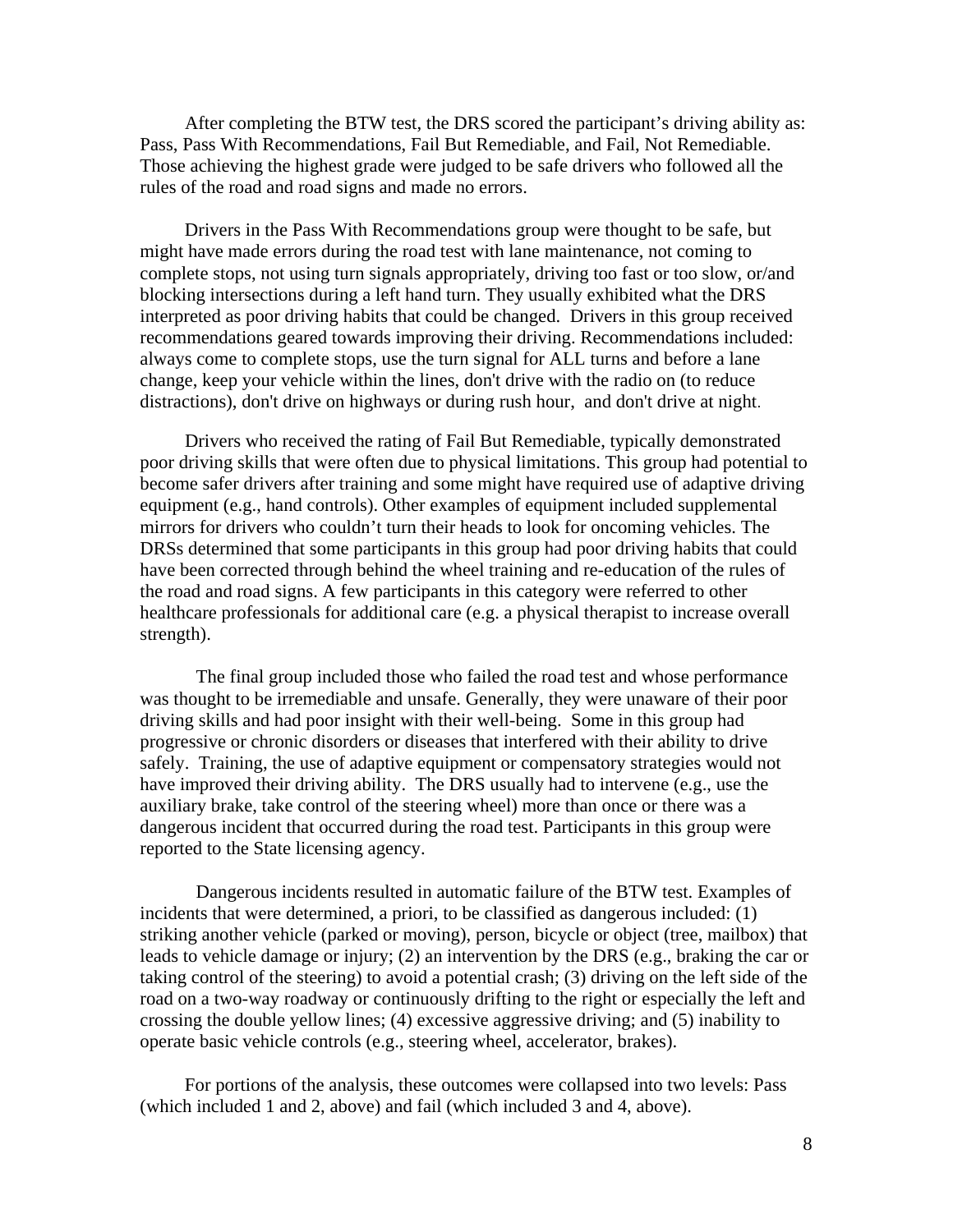#### **Analysis**

All statistical analyses were performed using SPSS, Version 15.0 (LEAD Technologies, Inc). To determine how well the ADReS is able to identify those who may or may not need intervention, the sensitivity and specificity was determined. To accomplish this, outcomes based on the scoring of the seven tests within the ADReS were collapsed into two levels: Intervention Recommended, and No Intervention Recommended. Additionally, the outcomes of the BTW, based on the DRS clinical judgment, were collapsed from four levels: Pass, Pass With Recommendations, Fail But Remediable, and Fail, Not Remediable, into two levels: Pass (categorical scores 1 and 2, above), and Fail (categorical scores 3 and 4, above). Collapse of these variables allowed us to create a 2x2 contingency table for sensitivity and specificity determination.

Sensitivity has been described as the proportion of those with a particular condition (e.g., unsafe driving ability) who test positive by the screening test (the ADReS). A highly sensitive test would correctly identify those with the condition in question. Sensitivity is calculated by dividing the number of true positives by the number of true positives plus the number of false negatives. These subjects all failed the road test and a proportion of these passed the screening tool. Real-world implications of a significant number of false negatives would be that the ADReS did not identify some of those who failed a road test and, therefore were unsafe drivers. A significant percentage of true positives would indicate a useful screening tool to identify those in need of further evaluation.

Specificity refers to the proportion of those who do not have a particular condition and test negative for that condition with the screening tool. Specificity is calculated by dividing the number of true negatives by the number of true negatives plus the number of false positives. For example, these participants all passed the road test, yet some of them failed the screening test. Implications of a significant number of false positives could be that the ADReS was used to refer people without the condition for an intervention or a costly driving evaluation and lead some people to stop driving (perhaps prematurely) without ever undergoing a driving assessment. A high percentage of true negatives would indicate the screening tool successfully identified those not in need of further assessment.

Whereas sensitivity and specificity describe how well the ADReS discriminated between participants who did and did not drive safely, a test's predictive value refers to how certain a particular test result relates to the probability of a particular person having that condition.<sup>54</sup> Positive predictive value is calculated by dividing the number of true positives by the number of true plus false positives.

Additionally, correlations were determined between the primary four-level driving outcome and ADReS components as well as the UFOV categorical score.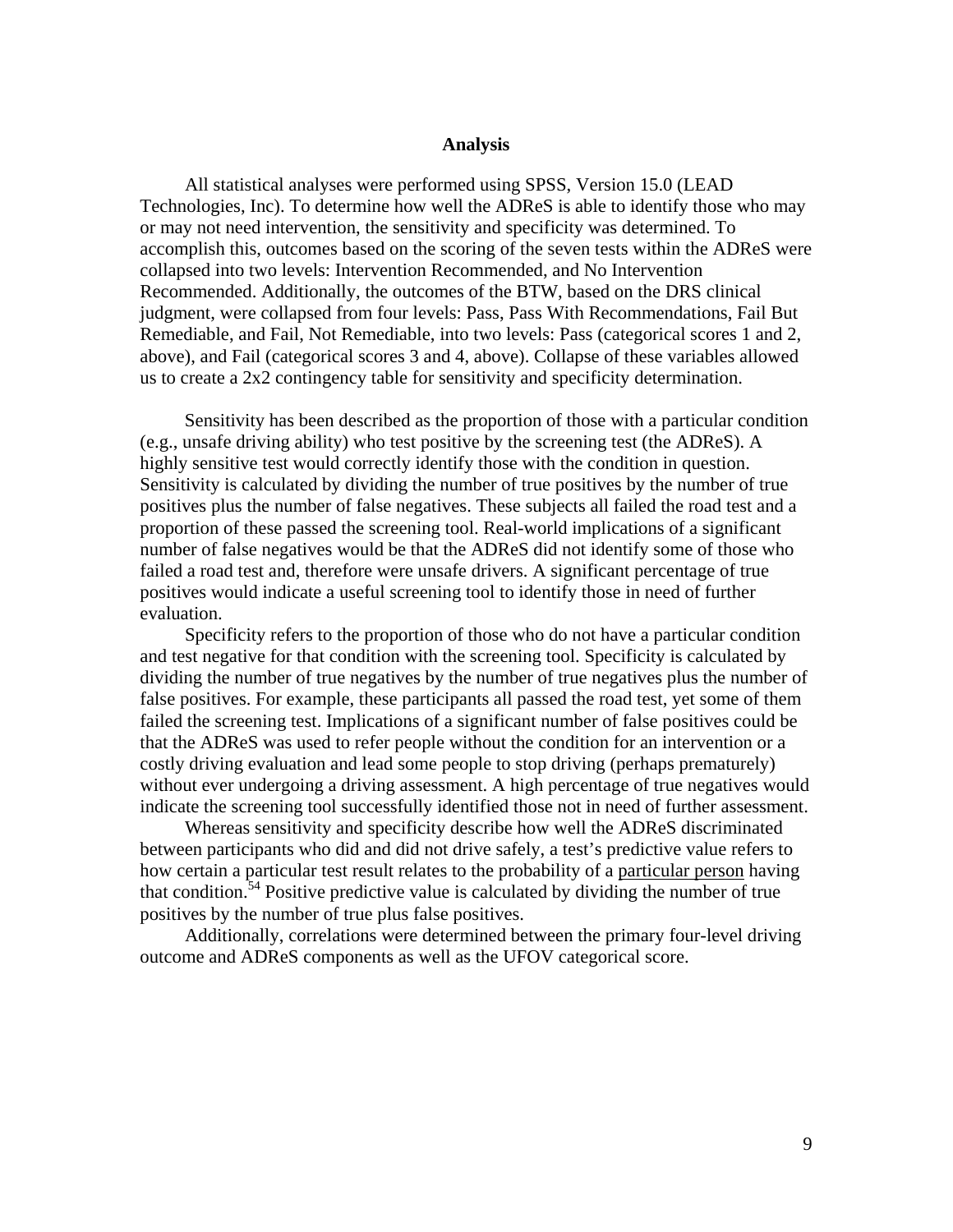# **RESULTS**

### **Sample Description**

A total of 127 participants were recruited for this project. Of those, 120 completed the study. Participants' age ranged from 65 to 89 with a mean age of 74.7 (6.5) years. Just over half (55.1%) were male, and 61.3 percent of the sample had received a college degree. Ninety-four percent of the sample were white, non-Hispanics (Tables 1 and 2).

| <b>Table 1. Educational Level</b>   |                |         |                           |
|-------------------------------------|----------------|---------|---------------------------|
|                                     | Frequency      | Percent | <b>Cumulative Percent</b> |
| Grade 8                             |                | .8      | .8                        |
| Grade 9                             |                | .8      | 1.7                       |
| Grade 12                            | 16             | 13.0    | 15.1                      |
| Vocational training<br>some college | 22             | 17.9    | 33.6                      |
| Associate degree                    | $\overline{4}$ | 3.3     | 37.0                      |
| College grad BA/BS                  | 29             | 23.6    | 61.3                      |
| Professional school                 |                | .8      | 62.2                      |
| Masters degree                      | 27             | 22.0    | 84.9                      |
| Doctoral degree                     | 18             | 14.6    | 15.1                      |
| Total                               | 119            | 96.7    | 100.0                     |

| Table 2: Race & Ethnicity |                  |                |
|---------------------------|------------------|----------------|
|                           | <b>Frequency</b> | <b>Percent</b> |
| White                     | 112              | 94.1           |
| African-American          | $\overline{2}$   | 1.6            |
| Hispanic                  | 3                | 2.5            |
| Asian                     | 2                | 1.6            |
| Total                     | 119              | 100            |

Health status: This sample had a mean of 2.9 (2.15) medical conditions. More than 60 percent of the participants reported some sort of heart or circulatory condition, and arthritis was reported by 53.7 percent (Table 3). This group took a mean of 7.94 over-thecounter and prescription drugs daily.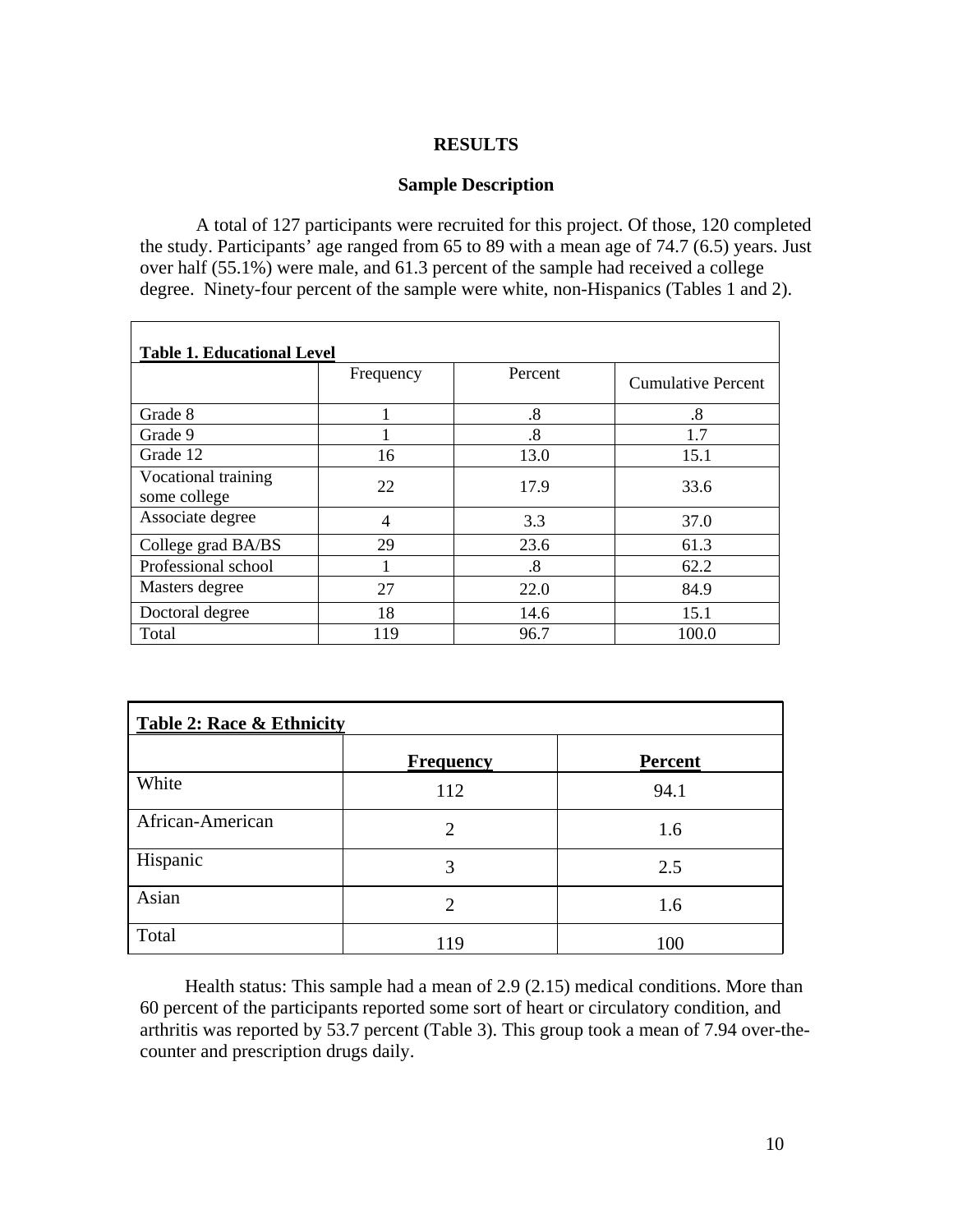| <b>Table 3: Reported Medical Conditions</b> |                            |  |
|---------------------------------------------|----------------------------|--|
| <b>Condition</b>                            | % Reporting This Condition |  |
| Heart disease                               | 61.0                       |  |
| <b>Arthritis</b>                            | 53.7                       |  |
| Other musculoskeletal                       | 31.7                       |  |
| Have fallen within 6 months                 | 20.3                       |  |
| Cancer                                      | 19.5                       |  |
| Other glandular disorders                   | 17.9                       |  |
| Other neurological disorders                | 17.1                       |  |
| Urinary disease                             | 17.1                       |  |
| Cataracts                                   | 17.1                       |  |
| Parkinson's disease                         | 16.3                       |  |
| Dementia                                    | 13.0                       |  |
| Stomach or intestinal disorders             | 13.0                       |  |
| Other vision impairment                     | 12.0                       |  |
| <b>Diabetes</b>                             | 10.6                       |  |
| Respiratory disease                         | 8.9                        |  |
| Glaucoma                                    | 8.1                        |  |
| <b>Stroke</b>                               | 4.1                        |  |

Functional and cognitive status: FIM Motor scores ranged from 71 to 91 out of 91 possible points with a mean of 89.96 (2.67). Seventy-four percent of the sample achieved the highest score. IADL scores ranged from 10 to a maximum score of 14 (mean= 13.65 (.86)), with 81.5 percent scoring the maximum points. MMSE scores ranged from 18 to 30 (26.57 (2.56)) with over half of the sample scoring 27 or more points.

# **Results of Driving Habits Questionnaire**

Participants reported driving an average of 4,702 (SD 4,173) miles per year with a range of 156 to 27,768 miles. A majority of the sample (65.5%) said they had driven out of the county in which they lived within the previous month (Table 4). A high number of this group (94.9%) rated their driving ability as either "good" or "excellent" (Table 5). Fifty-nine percent reported they avoided driving in specific situations, most commonly driving during the rain (21.8%, Table 6).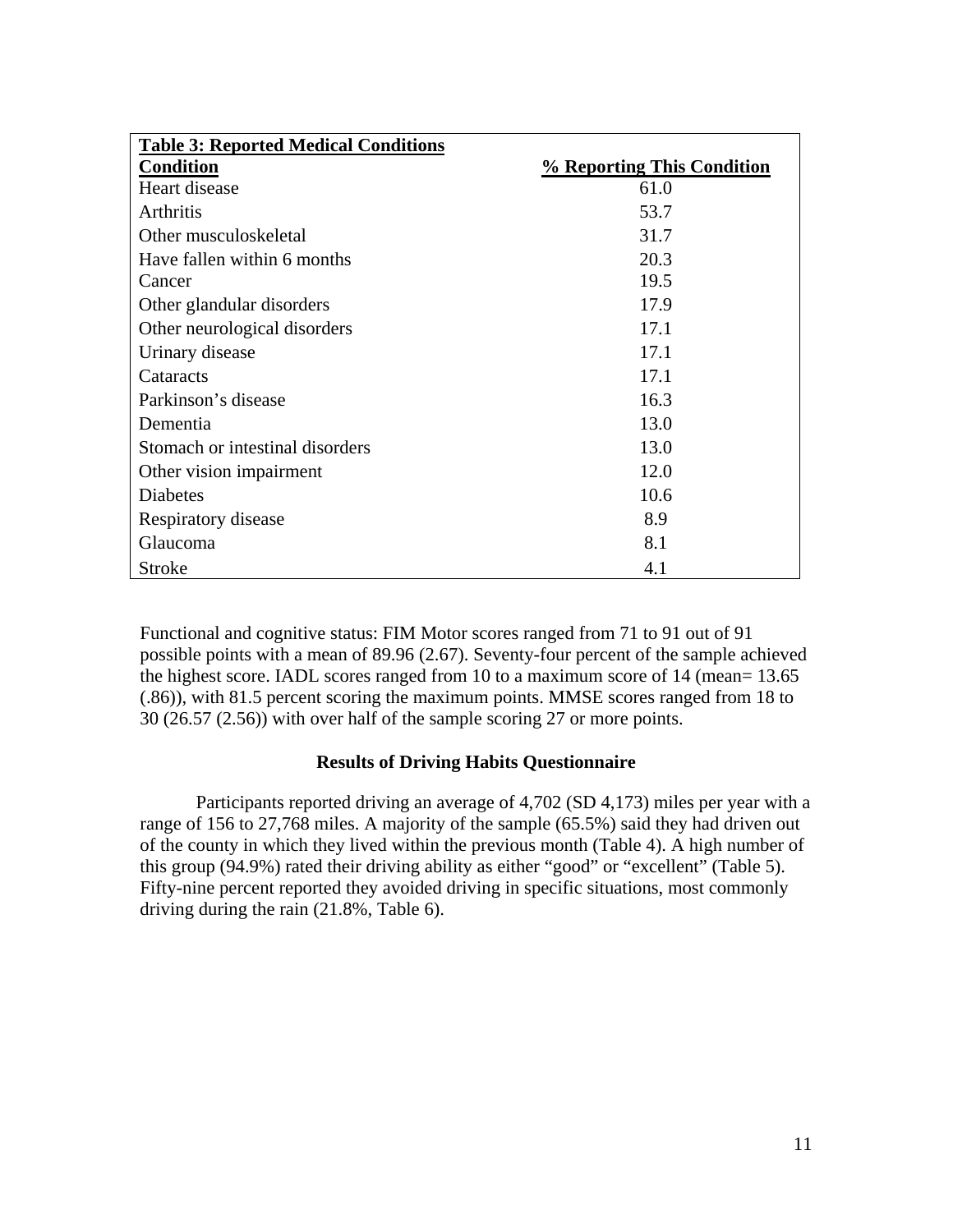| Table 4: Responses $(n=123)$ to the question "Within the last month, have you driven |                          |               |  |
|--------------------------------------------------------------------------------------|--------------------------|---------------|--|
| out of the:"                                                                         |                          |               |  |
|                                                                                      | <b>Number Responding</b> | $\frac{0}{0}$ |  |
|                                                                                      | "Yes"                    |               |  |
| Region                                                                               | 14                       | 11.8          |  |
| <b>State</b>                                                                         | 31                       | 26.1          |  |
| County                                                                               | 78                       | 65.5          |  |
| City                                                                                 | 83                       | 69.7          |  |
| Town                                                                                 | 90                       | 75.6          |  |
| Neighborhood                                                                         | 103                      | 86.6          |  |

| Table 5: Responses (n= 123) to the question: "How would you rate your driving<br>ability?" |               |               |
|--------------------------------------------------------------------------------------------|---------------|---------------|
|                                                                                            | <b>Number</b> | $\frac{0}{0}$ |
| Excellent                                                                                  |               | 36.1          |
| Good                                                                                       |               | 58.8          |
| Average                                                                                    |               | 3.4           |
| Fair                                                                                       |               |               |

| Table 6: Responses ( $n = 123$ ) to the question: "Do you avoid: " |                                   |               |
|--------------------------------------------------------------------|-----------------------------------|---------------|
|                                                                    | <b>Number Responding</b><br>"Yes" | $\frac{0}{0}$ |
| Driving in the rain                                                | 26                                | 21.8          |
| Driving at night                                                   | 22                                | 18.5          |
| Driving alone                                                      | 8                                 | 6.7           |
| Making left turns across traffic                                   | 10                                | 8.4           |
| Highway merges                                                     | 12                                | 10.0          |
| High-traffic roads                                                 | 17                                | 14.5          |

# **Results of the ADReS**

 The primary variables of interest were the results of the ADReS and the BTW test. Individual ADReS items were examined for overall sensitivity and specificity. Separate analyses were conducted for UFOV scores.

Tests of visual function: Only 6 participants were found to have visual field deficits during confrontational testing and 91.7 percent had binocular acuity levels of 20/40 or better as indicated by Snellen chart testing. All participants met minimal Florida acuity levels. According to the ADReS guidelines, 14 participants were indicated for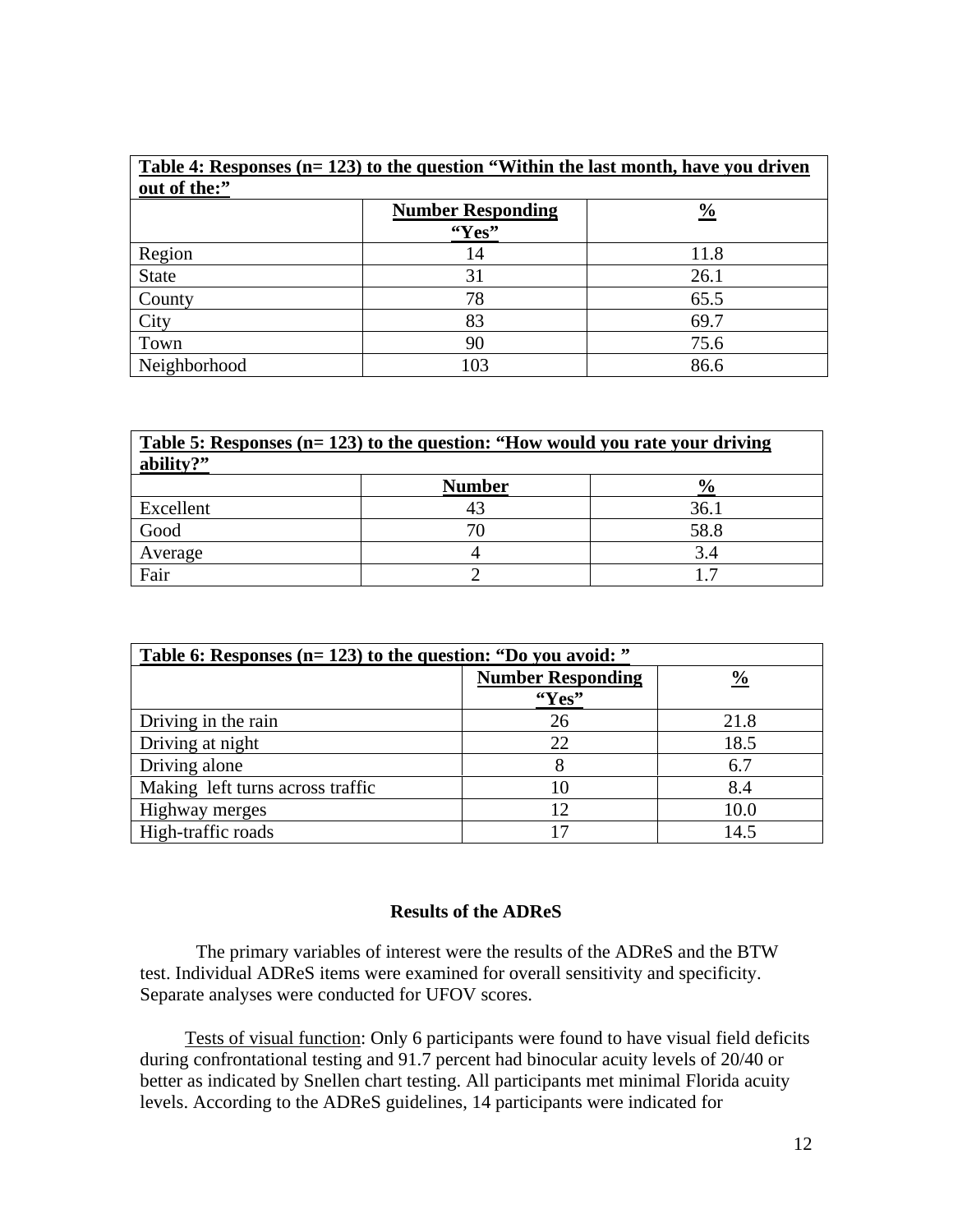intervention, 6 for field deficits and 8 for acuity levels worse than 20/40. Seven of these participants failed the BTW.

Tests of motor function: Sixty-one percent of the participants were found to have areas where range of motion was considered to be outside of normal limits. Deficits were relatively evenly dispersed among areas tested by the ADReS with many participants demonstrating ROM difficulties in more than two areas (e.g., hands and shoulders). Decreases in neck range of motion were most frequent (35%) This finding lead to 73 participants being recommended for interventions, 7 of whom failed the BTW test.

 Nine participants had a muscle strength rating of less than four over five for any body part tested and were recommended for an intervention according to the guidelines. Of these, 5 failed the BTW test.

Times for the Rapid Pace Walk ranged from 3.23 to 16.1 seconds with a mean time of 6.05 (1.98) seconds. Seven participants failed to meet the cut-off of 9 seconds and were appropriate for an intervention according to the guidelines. Six of the 7 failed the BTW test.

Tests of cognitive function: Results for completion times of Trails B ranged from 42.9 seconds to over 16 minutes with a mean of 136.72 (134.44) seconds. Twenty-two people failed to complete the test within the allotted 180 seconds. Of these, 13 failed the BTW test.

Clock test results indicate that almost two thirds (60.3%) of the sample failed to draw a clock correctly, based on the modified Freund scoring technique. Of the 86 people who passed the BTW test, 43 received at least one error on this measure.

 Overall, participants' performance during the ADReS administration would have resulted in 75.4 percent (n=86) of the sample being identified as appropriate for an intervention. Of these 86 subjects, 28 failed the BTW test (32.6%).

## **Results of On-Road Testing**

Global ratings of driving performance provided by the driver rehabilitation specialist indicated that 26.0 percent achieved the highest rating (safe to drive with no recommendations). The DRS rated almost half of the participants (48.0%) passing but requiring recommendations to drive safely. Twenty-four percent were rated unsafe. Fifteen of these participants had potential to achieve safe driving abilities and were offered the opportunity for interventions geared to accomplish this goal. Fourteen participants were unsafe drivers with no potential for rehabilitation, and were advised to retire from driving (Table 7).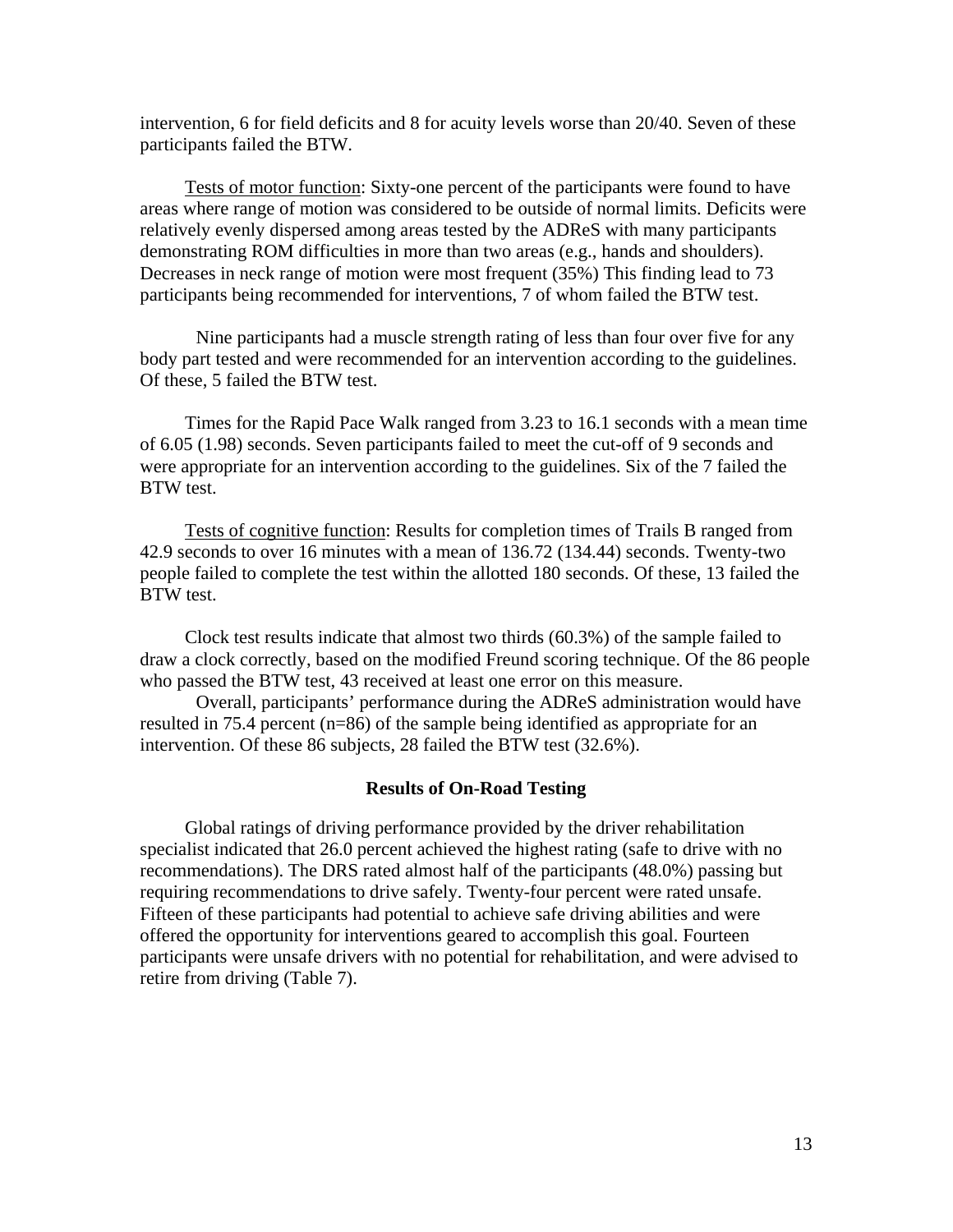| <b>Table 7: Global Rating of Driving Performance</b> |                  |                |
|------------------------------------------------------|------------------|----------------|
| <b>Global Rating Score</b>                           | <b>Frequency</b> | <b>Percent</b> |
| Pass, no recommendations                             | 32               | 26.0           |
| Pass with recommendations                            | 59               | 48.0           |
| Fail but remediable                                  | 15               | 12.2           |
| Fail, not remediable                                 | 14               | 11.4           |
| Total                                                | 20               | 100            |

Since one of the goals of many organizations and agencies is to prolong the safe driving careers of elders, post hoc analysis was performed to investigate differences in those participants classified as Fail but Remediable and Fail, Not Remediable. Correlations between group status and demographics, selected clinical measures, driving habits and functional measures were examined and comparison of means were determined for those associated. Interestingly, the only variables that were significantly associated and distinguished between group membership were the UFOV/s sub-test 2 score  $(-.584, p=.001)$  and UFOV categorical rating score  $(-.445, p=.02)$ .

## **Prevalence, Sensitivity and Specificity, and Predictive Value of the ADReS**

The prevalence of unsafe drivers, based upon the results of the global rating of the BTW, was 24.6 percent. Results of sensitivity calculations yield a value of 1.00, meaning that the ADReS identified 100 percent of those participants who were found to be unsafe drivers as determined by the global rating (Table 5). Specificity calculations yield a value of .326, meaning that 32.6 percent of this sample was identified by the ADReS as requiring an intervention yet passed the on-road test. The probability that an unsafe driver would be identified by the ADReS was also 32.6 percent (positive predictive value). The negative predictive value (the probability that an individual who passed the ADReS and failed the BTW) was 100 percent.

| <b>Table 8. Sensitivity and Specificity</b> |       |      |                     |       |
|---------------------------------------------|-------|------|---------------------|-------|
|                                             |       |      | <b>On-Road Test</b> |       |
| ADR                                         |       | Fail | Pass                | Total |
|                                             | Fail  | 28   | 58                  | 86    |
| $\underline{\mathbf{e}}$                    | Pass  |      | 28                  | 28    |
|                                             | Total | 28   | 86                  | 114   |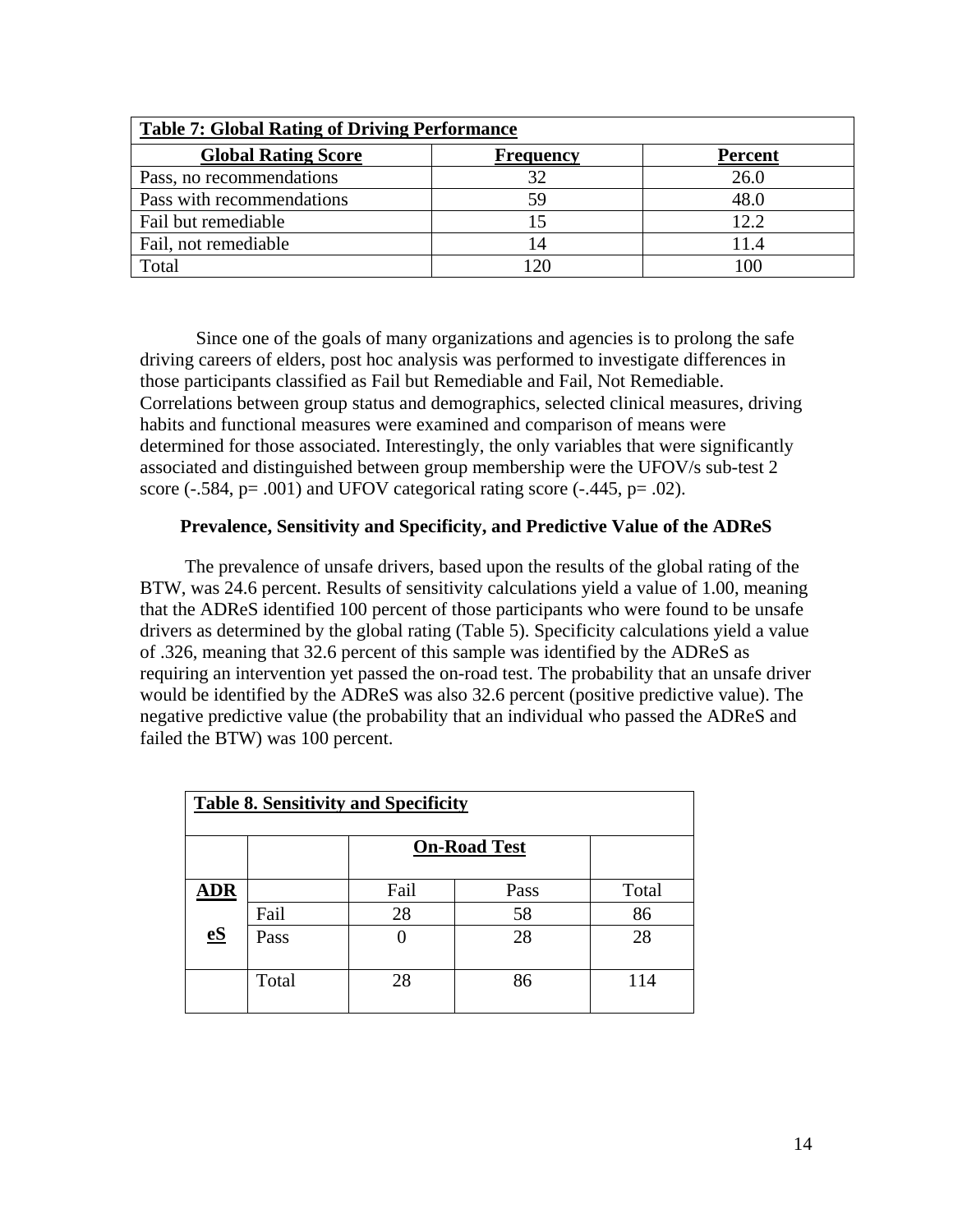## **Results of Correlation Analysis**

Several measures were significantly associated with the primary outcome measure (Table 6). Among them, a strong correlation was found for the UFOV categorical score  $(r=-.624, p<.001)$  and moderate strength of association was found for total time for the Trailmaking Test, Part B (r= -.524, p< .001), total scores on the CDT (.486, p< .001), TICS ( $r = .466$ ,  $p < .001$ ), and whether the participant had range of motion deficits ( $r = .457, p < .001$ ).

| Table 9: Correlation between Four-Level Global Rating Score and Selected Measures |           |  |
|-----------------------------------------------------------------------------------|-----------|--|
| Visual Acuity Deficit (yes/no)                                                    | $-166$    |  |
| Visual Field Deficit (yes/no)                                                     | $-.225*$  |  |
| Rapid Pace Walk (seconds)                                                         | $-.390**$ |  |
| Range of Motion Deficit (yes/no)                                                  | $-.457**$ |  |
| Motor Strength Deficit (yes/no)                                                   | $-.143$   |  |
| Trails B (seconds)                                                                | $-.524**$ |  |
| Clock Test Total (total score)                                                    | .486**    |  |
| UFOV (categorical score)                                                          | $-.624**$ |  |
| IADL (total score)                                                                | $.317**$  |  |
| FIM Motor (total score)                                                           | .145      |  |
| TICS Total (total score)                                                          | $.466**$  |  |
| <b>MMSE</b> Total (total score)                                                   | $.358**$  |  |
| **significant at the .001 level (2-tailed); *significant at .05 level (2-tailed)  |           |  |

#### DISCUSSION

#### **Summary**

This study examined the relationship between the ADReS older-driver screening tool and the accepted standard to determine safe driving ability, the on-road driving test. The ADReS was successful in identifying all participants who failed the on-road test. However, ADReS scoring resulted in intervention recommendations for most of the sample. This was largely due to a high number of participants who made one error on the Clock Drawing Test. Sample size and sample selection likely affected the results of this study.

## **The Assessment of Driving Related Skills**

#### **Vision**

Although there are many aspects to vision, the ADReS assesses distant visual acuity and visual fields only. The *Physician's Guide* acknowledges this shortcoming and suggests that contrast sensitivity, accommodation to changes in illumination, and glare recovery may also play a significant role<sup>1</sup> and, perhaps a more important role in driving. Confrontational quadrant testing is performed to assess for deficits in the inferior and superior, nasal and lateral quadrants of the eye. Although important, this method does not test vision along a lateral plane, the standard for which many States use to set their visual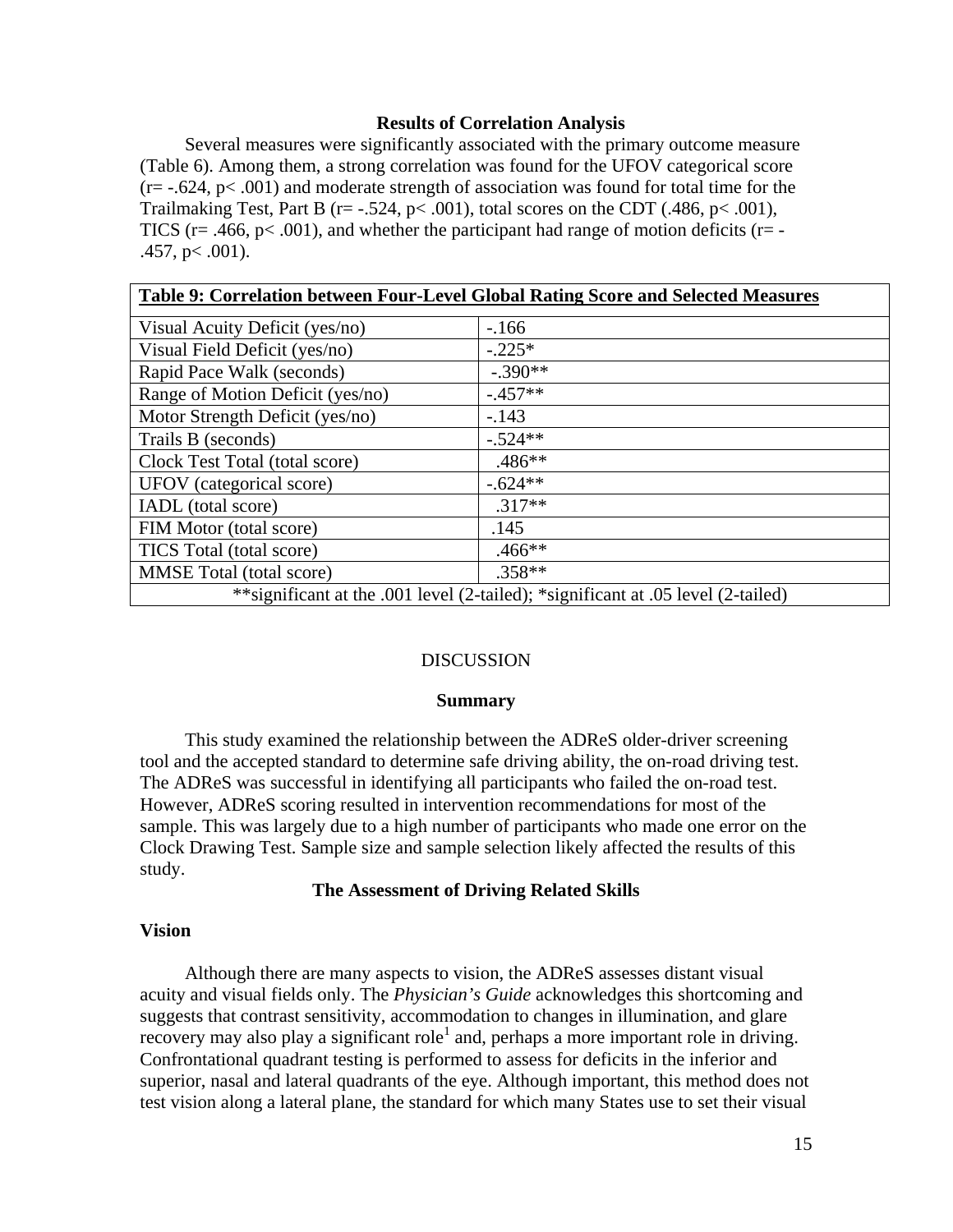field minimum requirements. For this reason, peripheral vision testing may be more appropriate for the ADReS.

## **Motor Function**

The finding that ROM was associated with safe driving ability in this study raises questions. First, in light of the fact that today's automobiles are virtually all equipped with power steering and brakes, it seems unlikely that range of motion deficits, other than restricted neck movements, would affect a person's ability to observe the driving environment and control an automobile. Additionally, there is a scarcity in the literature regarding ROM motion deficits affecting driving performance.

It should be noted that in the ADReS, only neck range of motion, finger curls, a combined shoulder and elbow flexion, and ankle movements are assessed. Additionally, the rating scale used (within normal limits/not within normal limits) could not be expected to identify any range of motion deficits that may exist within a person. Rather, it is designed to look for gross deficits that would likely have more impact on driving ability. It is possible that this form of ROM test, tailored to look at only those functions required for driving, is a sensitive and specific measure. At least it seems so when compared to other measures that screen in more than half the population (e.g., CDT) or detect deficiencies in only a small proportion of the sample (e.g., field testing).

Manual muscle testing may not be a useful measure for determining ability to drive. Modern automobiles have power-assisted steering and brakes resulting in little required effort to control an automobile. Whereas the range of motion test is dichotomous, per ADReS scoring, this test is very specific, requiring the rater to score each of 20 areas tested on a 0 to 5 scale. In the clinic, for clients whose muscle strength is less than 3/5, accurate determination of muscle strength has to occur in a gravityeliminated position. This may require the subject to be tested while prone or supine. Even without having to test a patient in the gravity-eliminated position, this test is the most time consuming part of the ADReS. Since the association between strength and driving ability (or crashes) is questionable, its inclusion in a screening tool may have limited value. This is reinforced by the fact that only 9 of the participants received a recommendation for intervention, based on their strength score. For the purposes of driving a car, perhaps range of motion testing alone would be a sufficient indicator. Should strength testing be desirable in a screening tool, perhaps the 0 to 5 strength rating should be replaced with one more similar to range of motion testing ("within functional limits" or "not within functional limits") to increase the efficiency of administration. Additionally, it is not clear why some areas tested for strength are not tested for ROM. For example, hip flexion and extension are tested for strength only. In the clinic, strength can often be grossly assessed during range of motion testing. If the client can move the body part against gravity, the grade would be at least 3/5, according to the scale provided by the Physician's Guide. Therefore, if the range of motion test were administered prior to strength testing, and included all joints currently listed in both sections of the ADReS, this would screen out joints that did not require muscle testing. This is assuming that, given the power-assisted devices in today's cars, that a muscle strength grade of 3/5 (movement against gravity only) is sufficient to effectively operate an automobile safely.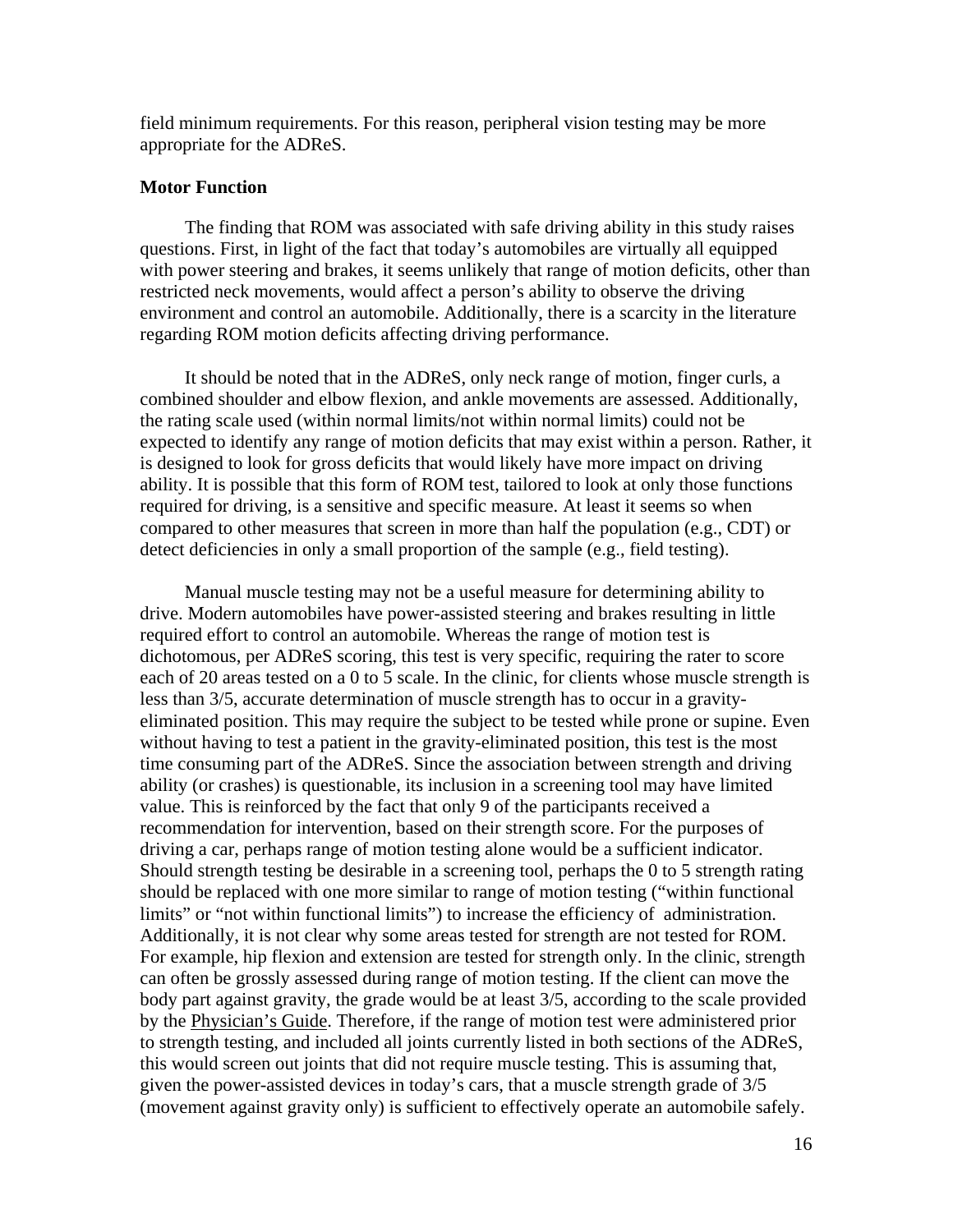Seven participants failed to meet the cut-off score of nine seconds for the Rapid Pace Walk. Of these, 6 of the 7 (85.7%) also failed the BTW test. However, of these 6 who failed to complete the RPW in the allotted time, 5 used mobility devices (3 canes and 3 walkers). Interestingly, no one other than these 7 participants used mobility devices in this sample.

## **Cognition**

It was expected that the tests of cognition would be most predictive of BTW failure. Indeed, all cognitive measures used in this study were significantly correlated with the GRS. Trails-B is a widely accepted tool for use in screening tasks required for driving. Twenty-two people in this sample failed to complete the task within the 180 second cut-off score and, of these, more than half failed the road test. Although not likely to have affected the results, the ADReS uses a non-standardized version of Trails-B and does not provide a practice session beforehand, as is the protocol for Trails-B administration.

The Clock Drawing Test, for this sample, was found to be highly sensitive (92.9%). However, specificity was low (50%) as a majority of the sample (60.3%) received a recommendation for an intervention. The cut-off score of 7/8 may be too high and, in fact, is higher than that recommended by the developer of the scale.<sup>48</sup>

## **On-Road Testing**

The finding that the DRS made recommendations to almost half of the sample is not solely indicative of the effects of aging, multiple medical conditions, and medications have on driving performance. Many of these participants may have always been poor drivers or have had bad driving habits. Many of us do not come to a complete stop at stop signs (i.e., "rolling stops"), for example.

The fact that the evaluator of the BTW was not blinded to ADReS results may be considered problematic. However, to ensure the safety of the BTW, it is necessary for the BTW to be knowledgeable about a client's deficits in order to be alert for their effects in the driving environment. Additionally, the high correlation (.98, p<.001) in global rating scores between two BTW evaluators, one of whom was blinded, shown in a study by Justiss<sup>39</sup>suggests blinding is not necessary.

Participants were classified into four groups based on BTW performance. Surprisingly, the post hoc analysis between the groups that received a rating of "Fail but Remediable" and "Fail, not Remediable," did not yield any difference in group membership for all demographic, functional and driving habit variables. It was suspected, from a clinical perspective, that the former group would have more physical limitations while the latter cognitive deficits. The UFOV categorical score and sub-test two were able to differentiate between groups, but the data yielded no information about the factors that sets these two groups apart. It is probable that the relatively small sample sizes of these groups (n= 15 and 14, respectively) prevented achievement of sufficient statistical power.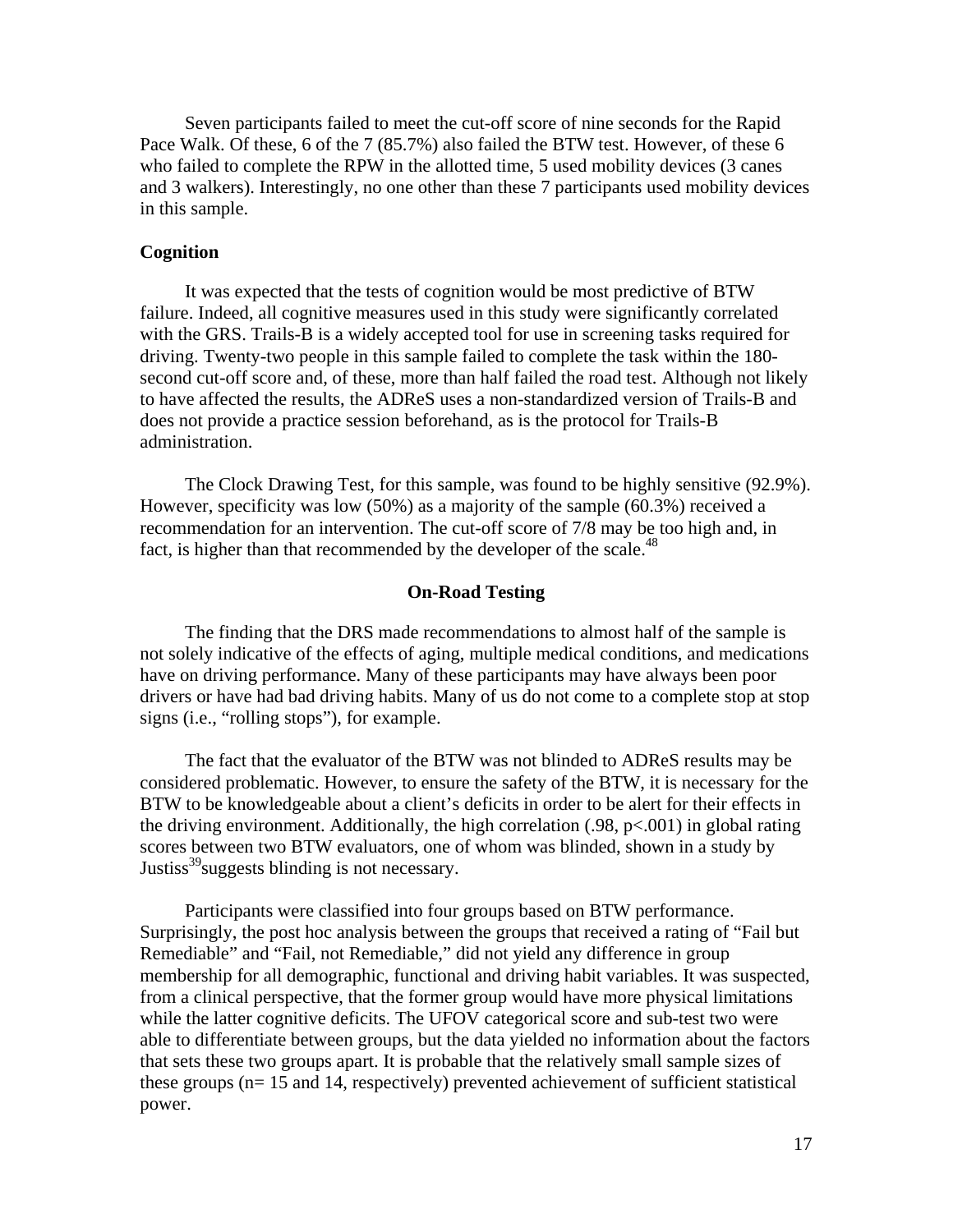#### **Other Measures**

The UFOV was strongly associated with driving performance outcomes and has also been shown to be predictive of crashes.<sup>49</sup> However, the costs associated with purchasing the UFOV could be prohibitive for physicians and, possibly, licensing agencies. The two cognitive measures used in conjunction with the ADReS tools (TICS and MMSE) were both associated with the GRS, as well. Although more time-consuming than the MMSE, the TICS, which was more strongly correlated than the MMSE, can be administered over the phone. The ability to obtain a cognitive screening score prior to an office visit may provide useful information with regard to the necessity to screen for driving ability.

#### **Study Limitations**

This study had several limitations. Foremost, this study included mainly selfselected participants. The fact that participants were given the knowledge beforehand that failure of the BTW test would result in a report being sent to the Florida officials likely influenced participation. In a similar study being conducted by NODRTC, it is estimated that less than 10 percent of patients referred by physicians for a driving evaluation followed through with the recommendation. The relatively small sample size likely also affected results.

A major limitation to this study, with regard to ADReS intervention recommendations and resulting sensitivity and specificity reporting, was the absence of the clinical decision-making process. Although the ADReS has very specific scoring criteria for determining whether or not an intervention is warranted, the selection of the type of intervention would be based on clinical decisions. Therefore, it is not known if a clinician would refer a patient whose ADReS results indicated an intervention for a comprehensive driving assessment. This decision would largely be based on the clinician's knowledge and/or the geographic availability of this service.

This sample was underrepresented by minorities with only 4 participants of non-White status. Additionally, this group was highly educated, as 44 percent held either a masters or doctorate degree, and was relatively well functioning as indicated by upper scores in the functional status measures used here.

#### **Conclusions**

Although the ADReS was designed to be administered in 10 to 20 minutes, many physicians have reported that they do not have the time for its administration (Dr. Joanne G. Schwartzberg, director, Department of Geriatric Health, American Medical Association, 2005, personal communication). Although the ADReS identified all who failed the BTW, the results of this study suggest that the ADReS may not be an efficient predictor of those who need a driving evaluation. Based on the results of this sample, this tool may need to be revised in order to provide physicians with a more effective screening method.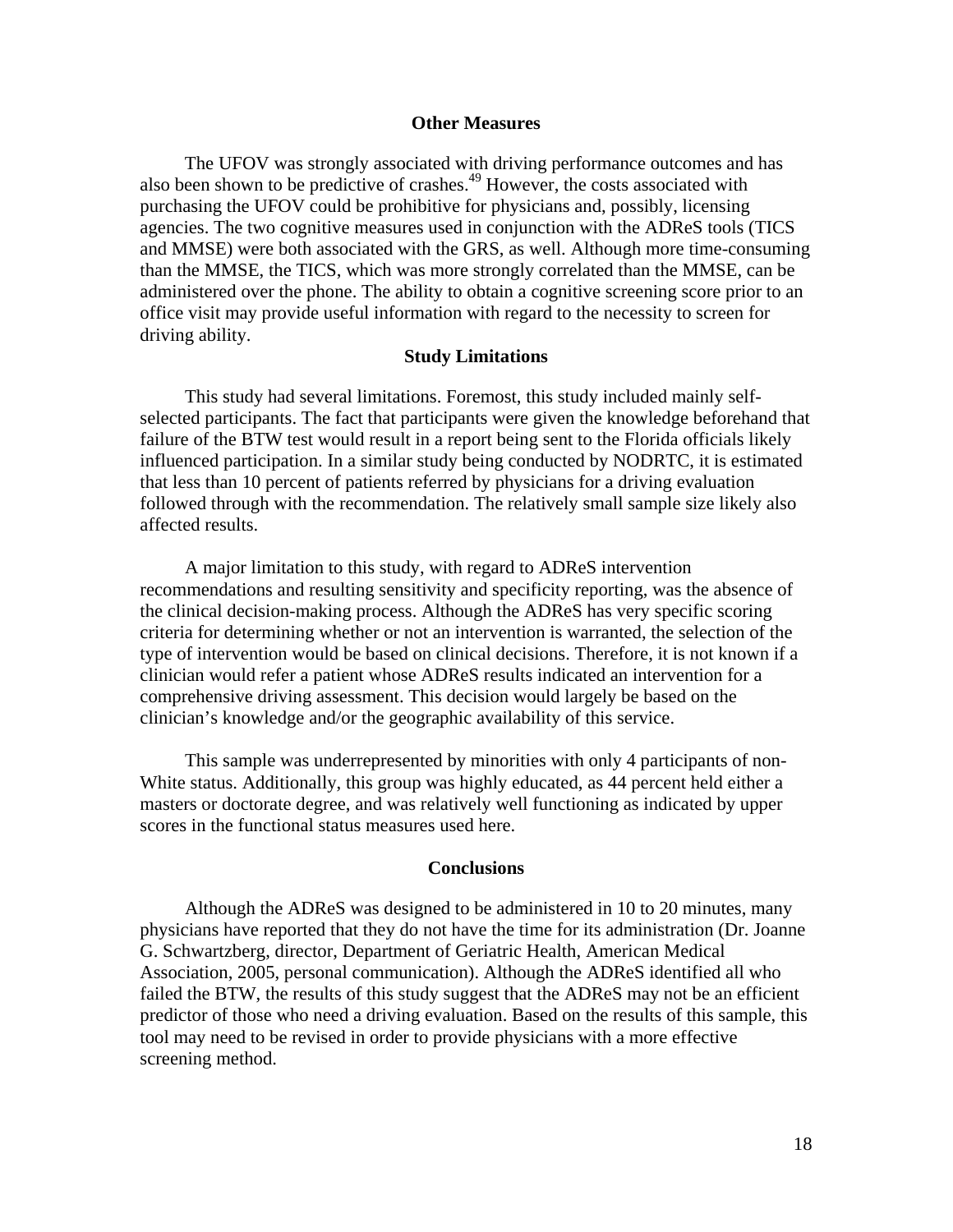Specifically, based on this sample, strength testing could be eliminated. Strength testing may no longer be an important issue given the decreased physical requirements of operating a modern automobile. Elimination of this test would also decrease the time required to administer this test, especially for patients who had to be tested in gravityeliminated positions.

The ROM test was associated with the driving outcome. Range of motion deficits in particular body parts that may interfere with the basic requirement of maneuvering a car (i.e., turning head to check for traffic, turning steering wheel, using accelerator and brake) are good candidates for interventions. A logical intervention, in many cases, would be a referral to a DRS, who has the medical background to determine if the client would benefit better by compensation (e.g., the use of adaptive equipment) or remediation (e.g., to increase range of motion).

#### **Future Research**

There are many entities involved with enabling older people to remain safely mobile, which includes extending safe driving. Those involved with older-driver screening (e.g., motor vehicle departments, physicians) and assessment (e.g., DRS) need to have clinically administered tools that are indicative of safe driving abilities and performance. The findings that the ADReS may have significant weaknesses, both in administration and prediction, focus on the need to enhance this tool's effectiveness. Perhaps other clinical exams, proven to be more useful, could be substituted for some currently used in the ADReS to accomplish this goal.

More research is needed to understand the role that each component of vision plays in the ability to operate a car safely. Perhaps other aspects of vision (e.g., glare recovery, dynamic visual acuity, contrast sensitivity) are more important to assess than the accepted standards of distant static acuity and fields. The extent to which acuity and fields contribute to driving ability, and the interaction of the two, also needs to be examined. Results would have implications for minimal vision standards, which vary considerably among States.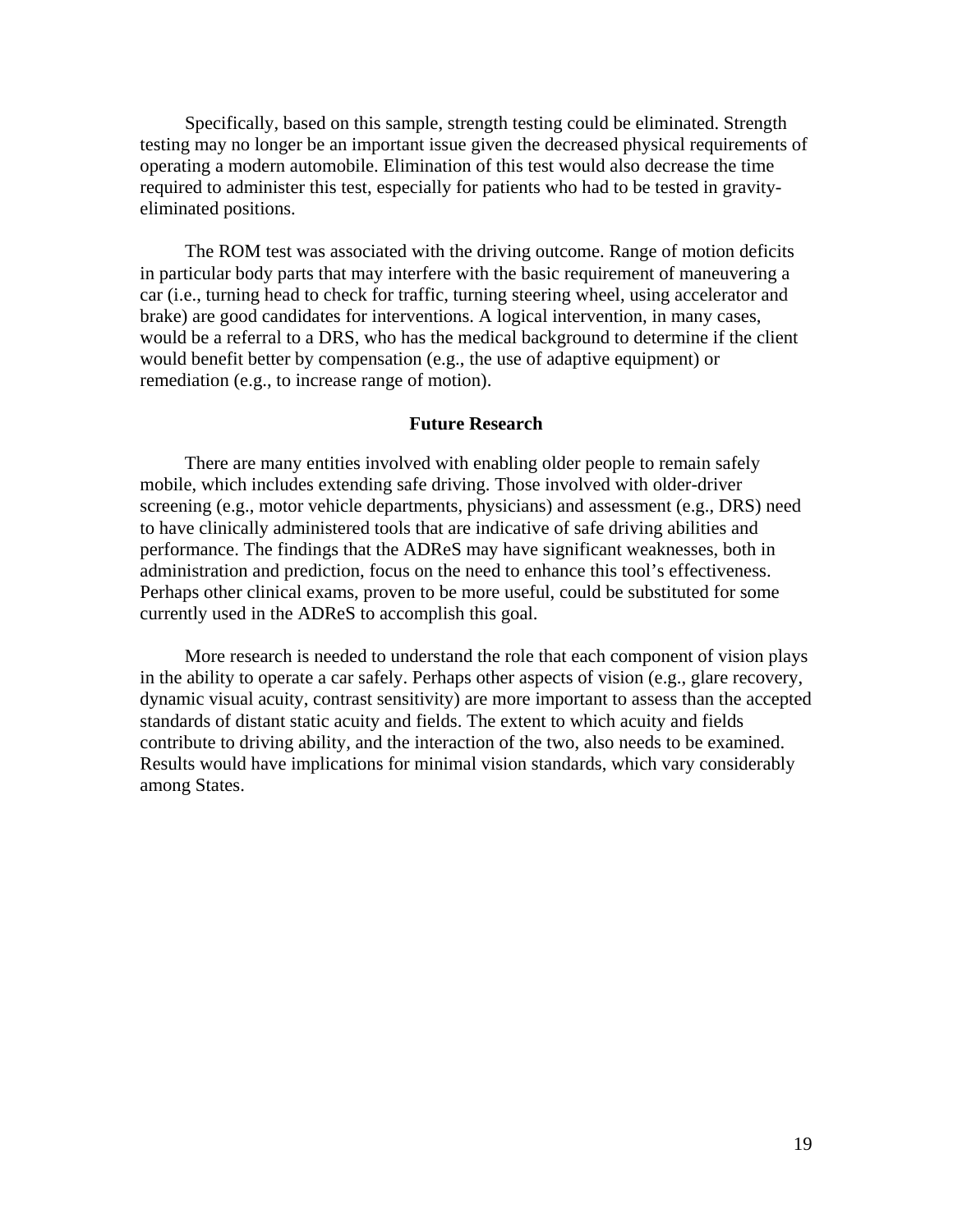# **REFERENCES**

- 1. Wang, C. C., Kosinski, C. J., Schwartzberg, J. G., & Shanklin A.V. (2003). *Physician's guide to assessing and counseling older drivers.* Washington, DC.: National Highway Traffic Safety Administration.
- 2. Hogan, D. B. (2005). Which older patients are competent to drive? Approaches to office-based assessment. *Canadian Family Physician*. 51:362-368.
- 3. Molnar, L. J. (2005). In-office evaluation of medical fitness to drive: Practical approaches for assessing older people. *Canadian Family Physician*. 51:372-379.
- 4. Marshall, S. C., & Gilbert, N. (1999). Saskatchewan physicians' attitudes and knowledge regarding assessment of medical fitness to drive. *CMAJ*. 160(12):1701-1704.
- 5. Bogner, H. R., Straton, J.B., Gallo, J. J., Rebok, G. W., & Keyl, P. M. (2004). The Role of Physicians in Assessing Older Drivers: Barriers, Opportunities, and Strategies. *J Am Board Fam Pract*. 17(1):38-43.
- 6. Eberhard, J. (2005). Personal Communication.
- 7. Azad, N., Byszewski, A. M., Amos, S., Molnar, F. J. (2002). A survey of the impact of driving cessation on older drivers. *Geriatrics Today: Journal of the Canadian Geriatric Society*. 5:170-174.
- 8. Nouri, F. (1988). Fitness to drive and the general practitioner. *Int Disabil Stud*. 10(3):101-3.
- 9. Miller, D. J., & Morley, J. E. (1993). Attitudes of physicians toward elderly drivers and driving policy. *J Am Geriatr Soc*. 41(7):722-4.
- 10. Braekhus, A., & Engedal, K. (1996). Mental impairment and driving licences [sic] for elderly people--a survey among Norwegian general practitioners. *Scand J Prim Health Care*. 14(4):223-8.
- 11. CMA. (1991). Physicians' guide to driver examination. Ottawa, Canada: Canadian Medical Association.
- 12. CMA. (2000). *Determining medical fitness to drive. A guide for physicians.* 6th. Ed. Ottawa, Canada: Canadian Medical Association.
- 13. Pandit, R. J., Gales, K., & Griffiths P.G. (2001) Effectiveness of testing visual fields by confrontation. *Lancet*. 358(9290):1339-40.
- 14. McCloskey, L.W., Koepsell, T.D., Wolf, M. E., & Buchner, D. M. (1994). Motor vehicle collision injuries and sensory impairments of older drivers. *Age Ageing*. 23(4):267-73.
- 15. Ball, K. (2003). Evaluation of a Brief Assessment Battery in a Department of Motor Vehicle Setting. Proceedings. International Conference on Aging, Disability and Independence, Arlington, VA. Gainseville, FL: University of Florida.
- 16. Marottoli, R. A., Cooney, L. M., Jr., Wagner, R., Doucette, J., & Tinetti, M.E. (1994). Predictors of automobile crashes and moving violations among elderly drivers. *Ann Intern Med*. 121(11):842-6.
- 17. Staplin, L., & Lococo, K. H. (1999). Model driver screening and evaluation program. Contract No.: DTNH22-96-C-05140. Washington, DC: National Highway Traffic Safety Administration.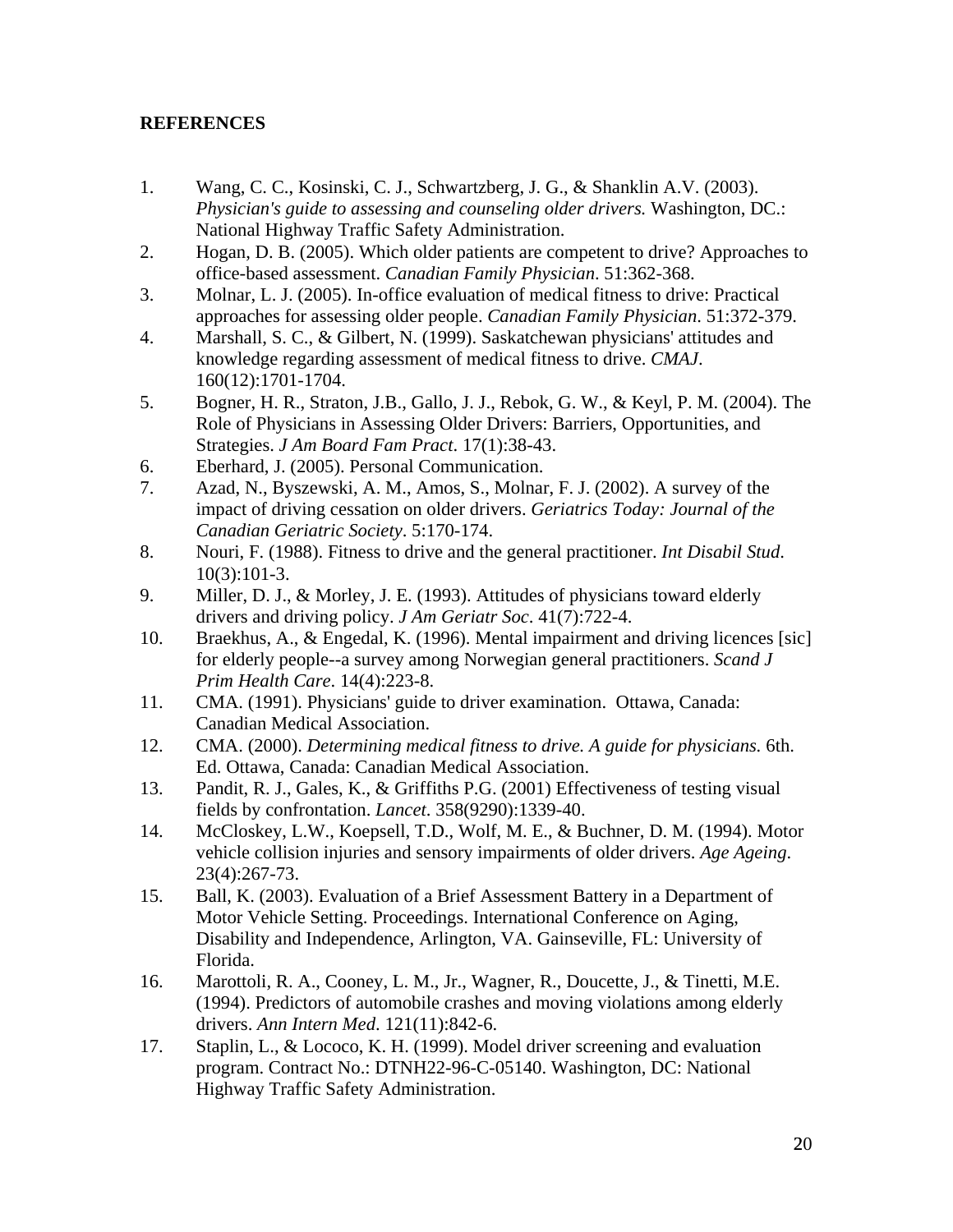- 18. Marottoli, R. A., & Richardson, E. D. (1998). Confidence in, and self-rating of, driving ability among older drivers. *Accident Analysis and Prevention*. 30(3):331-6.
- 19. Isler, R. B., Parsonson, B. S., & Hansson, G. J. (1997). Age related effects of restricted head movements on the useful field of view of drivers. *Accid Anal Prev*. 29(6):793-801.
- 20. Hunter-Zaworski, K.M. (1990). T-intersection simulator performance of drivers with physical limitations. *Transportation Research Record*. 1281:11-15.
- 21. Schramm, U., Berger, G., Muller, R., Kratzsch, T., Peters, J., & Frolich, L. (2002). Psychometric properties of Clock Drawing Test and MMSE or Short Performance Test (SKT) in dementia screening in a memory clinic population. *Int J Geriatr Psychiatry*. 17(3):254-60.
- 22. Manos, P. J. (1999). Ten-point clock test sensitivity for Alzheimer's disease in patients with MMSE scores greater than 23. *Interantional Journal of Geriatric Psychiatry*. 14:454-458.
- 23. Royall, D.R., Cordes, J.A., & Polk, M. (1998). CLOX: an executive clock drawing task. *J Neurol Neurosurg Psychiatry*. 64(5):588-94.
- 24. NHTSA. (1999). Safe mobility for older people. Report No.: DOT HS 808 853. Washington, DC: National Highway Traffic Safety Administration.
- 25. Brodaty, H., & Moore, C.M.. (1997). The Clock Drawing Test for dementia of the Alzheimer's type: A comparison of three scoring methods in a memory disorders clinic. *International Journal of Geriatric Psychiatry*. 12(6):619-27.
- 26. Watson, Y. I., Arfken, C. L., & Birge, S. J. (1993). Clock completion: an objective screening test for dementia. *J Am Geriatr Soc*. 41(11):1235-40.
- 27. Death, J., Douglas, A., & Kenny, R. A. (1993). Comparison of clock drawing with Mini Mental State Examination as a screening test in elderly acute hospital admissions. *Postgrad Med J*. 69(815):696-700.
- 28. Freund, B., Gravenstein, S., & Ferris, R. (2005).Use of the clock drawing test as a screen for driving competency in older adults. *J Gen Intern Med.* 2005 March; 20(3): 240–244.
- 29. Stutts, J. C., Stewart, J.R., & Martell, C. (1998). Cognitive test performance and crash risk in an older driver population. *Accid Anal Prev*. 30(3):337-46.
- 30. Tarawneh, M.S., McCoy, P.T., Bishu, R.R., & Ballard, J.L. (1993) Factors associated with driving performance of older drivers. *Transportation Research Record*. 1993(1405):64-71.
- 31. Staplin, L., Lococo, K. H., Gish, K. W., & Decina, L. E. (May 2003) . Model driver screening and evaluation program: Final technical report. Report No.: DOT HS 809 583. Washington, DC: National Highway Traffic Safety Administration.
- 32. De Raedt, R., & Ponjaert-Kristoffersen, I. (2001). Short cognitive/neuropsychological test battery for first-tier fitness- to-drive assessment of older adults. *Clin Neuropsychol*. 15(3):329-36.
- 33. Lesikar, S.E., Gallo, J.J., Rebok, G.W., & Keyl, P.M. (2002). Prospective study of brief neuropsychological measures to assess crash risk in older primary care patients. *J Am Board Fam Pract*. 15(1):11-9.
- 34. Posse, C., McCarthy, D.P., & Mann, W.C. A pilot study of interrater reliability of the Assessment of Driving Related Skills (ADReS) Older Driver Screening Tool. *Topics in Geriatric Rehabilitation*. In Press.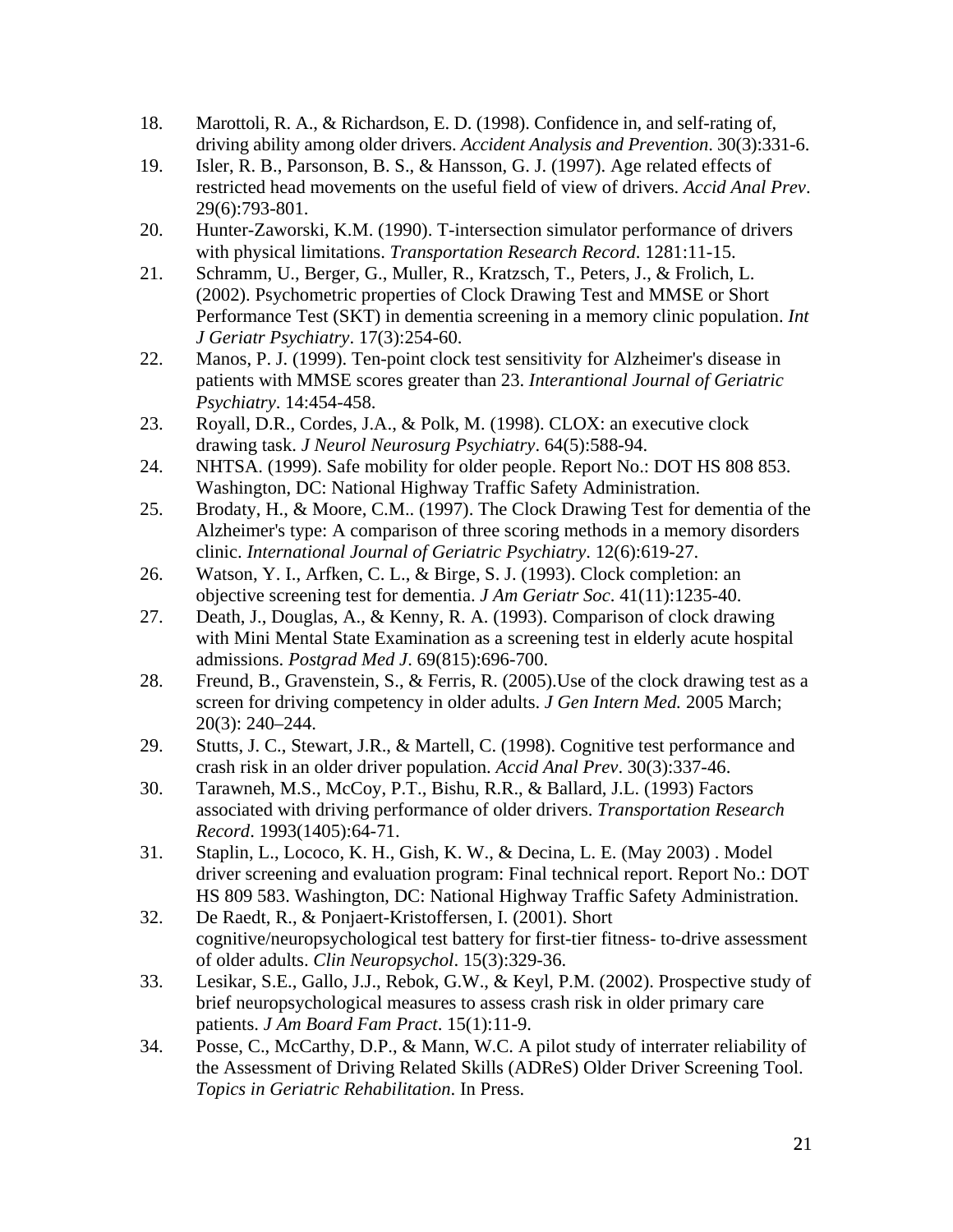- 35. Di Stefano, M. & Macdonald, W. (2003d). Assessment of older drivers: relationships among on-road errors, medical conditions and test outcome. *J Safety Res*. 34(4):415-29.
- 36. Lipski, P.S. 91997). Driving and dementia: a cause for concern. *Med J Aust*. 167(8):453-4.
- 37. Akinwuntan, A.E, Weerdt, H.F., Baten, G., Arno, P., & Kiekens, C. (2003). Reliability of a road test after stroke. Second International Driving Symposium on Human Factors in Driver Assessment, Training and Vehicle Design. Park City, Utah; 65-66.
- 38. Stefano, M.D., & MacDonald, W. (2003). Assessment of older drivers: Relationships among on-road errors, medical conditions and test outcome. *Journal of Safety Research*. 34:415-429.
- 39. Justiss, M.D., Mann, W.C., Stav, W., & Velozo, C. (2006). Development of a Behind-the-Wheel Driving Performance Assessment for Older Adults. *Topics in Geriatric Rehabilitation*. 22(2):121-128.
- 40. Brandt, J. (1988). The Telephone Interview for Cognitive Status. *Neuropsychiatry, Neuropsychology, and Behavioral Neurology*. 1:111-117.
- 41. Barber, M., & Stott, D.J. (2004). Validity of the Telephone Interview for Cognitive Status (TICS) in post-stroke subjects. *Int J Geriatr Psychiatry*. 19(1):75-9.
- 42. Beeri, M.S., Werner, P., Davidson, M., Schmidler, J., & Silverman, J. (2003). Validation of the modified telephone interview for cognitive status (TICS-m) in Hebrew. *Int J Geriatr Psychiatry*. 18(5):381-6.
- 43. de Jager, C., Budge, M., & Clarke, R. (2003). Utility of TICS-M for the assessment of cognitive function in older adults. *International Journal of Geriatric Psychiatry*. 18(4):318-324.
- 44. Fillenbaum, G.G. (1988). *Multifunctional assessment of older adults: The Duke older American resources and services procedures.* Hillsdale, NJ: Lawrence Erlbaum Associates.
- 45. Keith, R.A., Granger, C.V., Hamilton, B.B., & Sherwin, F.S. (1987). The functional independence measure: a new tool for rehabilitation. *Adv Clin Rehabil*. 1:6-18.
- 46. Owsley, C., Stalvey, B., Wells, J., & Sloane, M.E. (1999). Older drivers and cataract: driving habits and crash risk. *The Journals of Gerontology. Series A, Biological Sciences and Medical Sciences.* 54(4):M203-11.
- 47. Posse, C., McCarthy, D.P., & Mann, W.C. (2006). A Pilot Study of Interrater Reliability of the Assessment of Driving-related Skills: Older Driver Screening Tool. *Topics in Geriatric Rehabilitation*. 22(2):113-120.
- 48. Freund, B., Gravenstein, S., Ferris, R., Burke, B.L., & Shaheen, E. (2005) Drawing Clocks and Driving Cars. Use of Brief Tests of Cognition to Screen Driving Competency in Older Adults. *Journal of General Internal Medicine*. 20(3):240-244.
- 49. Ball, K., & Owsley, C.. (1993). The useful field of view test: a new technique for evaluating age- related declines in visual function. *J Am Optom Assoc*. 64(1):71-9.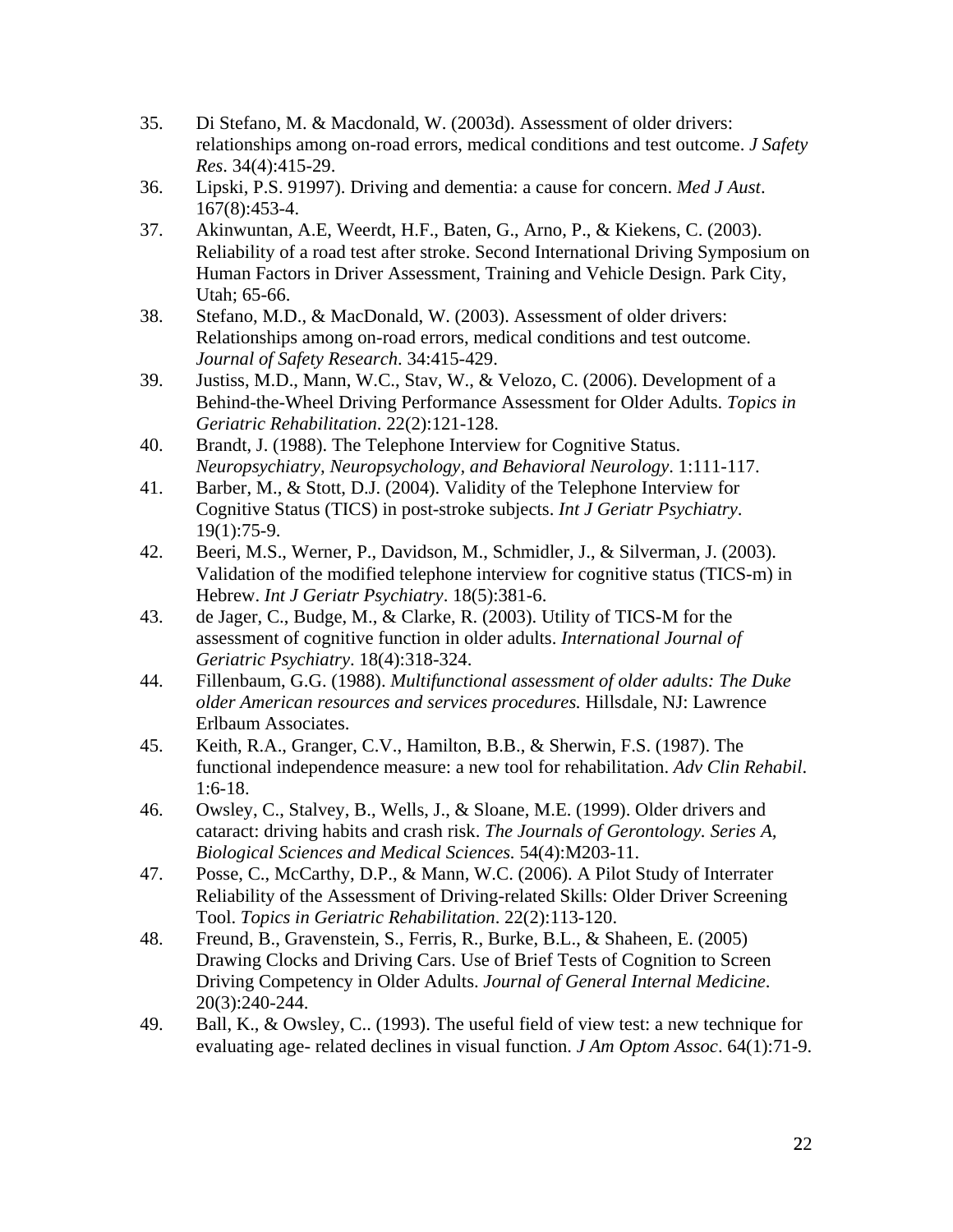- 50. Ball, K., Owsley, C., Sloane, M.E., Roenker, D.L., & Bruni, J.R. (1993). Visual attention problems as a predictor of vehicle crashes in older drivers. *Invest Ophthalmol Vis Sci*. 34(11):3110-23.
- 51. Stav, W.B., Justiss, M.D., McCarthy, D.P., Mann, W.C., & Lanford, D.N. (2008). Predictability of clinical assessments for driving performance. *J Safety Res*.  $39(1):1-7.$
- 52. Stephens, B., McCarthy, D.P., Marsiske, M, et al. (2004). Summary Report: International Older Driver Consensus Conference. Gainsville: National Older Driver Research and Training Center, University of Florida.
- 53. Staplin, L., Lococo, K.H., Byington, S., & Harkey, D. (October 2001). Guidelines and recommendations to accommodate older drivers and pedestrians. Report No.: FHWA-RD-01-051. Washington, DC: Federal Highway Administration
- 54. Portney, L., & Watkins, M.P. (2000). *Foundations of clinical research : applications to practice*. 2nd ed. ed Upper Saddle River, NJ: Prentice Hall Health.